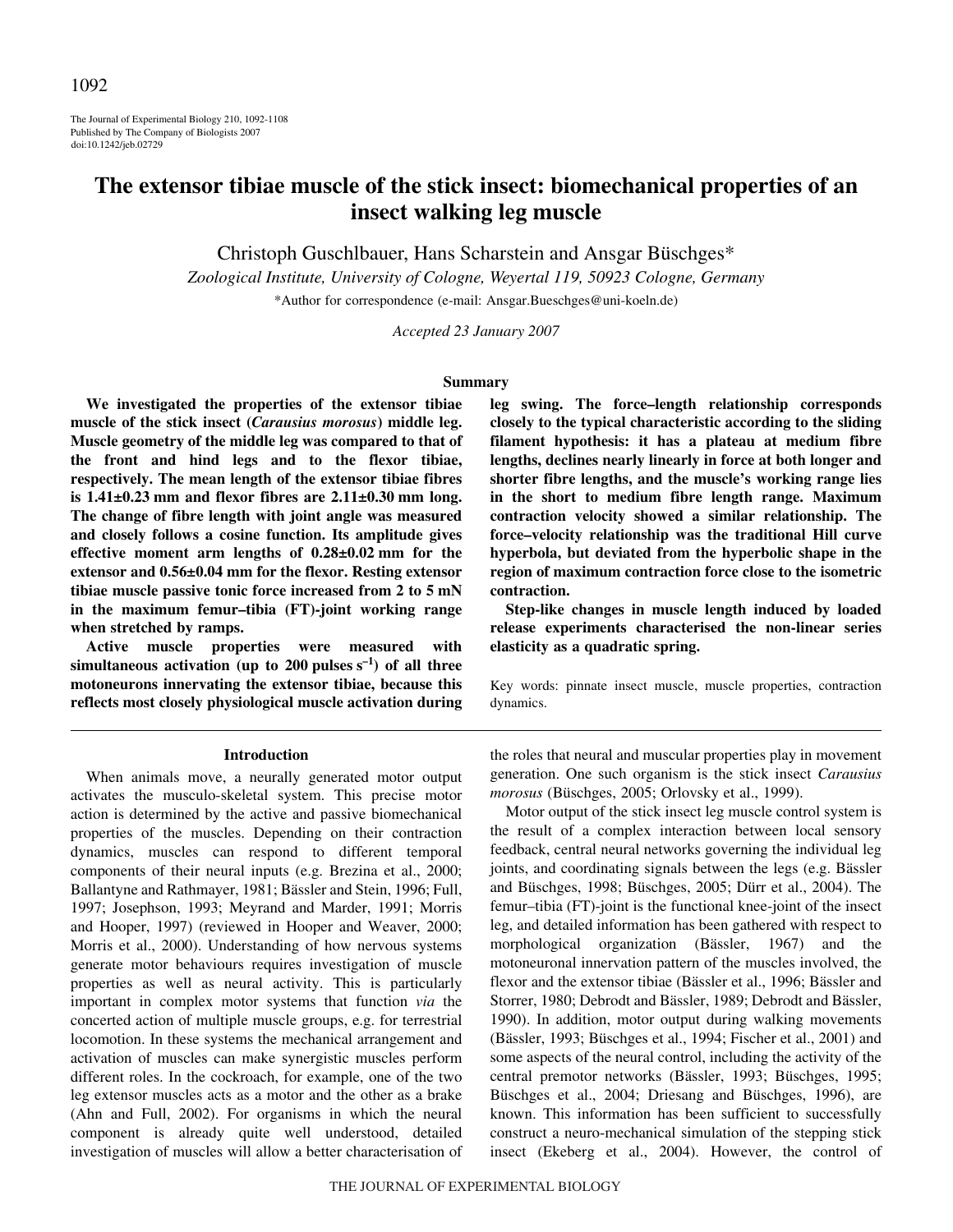movement amplitude, i.e. the activation level of leg motoneuron pools and muscles, is only poorly understood, partly because neural and muscular properties interact at this level in movement generation (Blickhan et al., 2003; Brezina and Weiss, 2000; Chiel and Beer, 1997). In order to address this issue, it is necessary to investigate how the detailed aspects of neural control, e.g. changes in motoneuron activity, affect muscle activation and movements generated thereby, and the general working range of the neuron-to-movement transformation for stick insect leg muscles. Given the wellknown neural aspects of stick insect leg motor control, understanding of the FT-joint control would be greatly increased by a better understanding of the biomechanics of the joint's muscular system. It would be particularly interesting to understand the control of activation of this muscle, i.e. the properties of force production and contraction related to frequency in activity of the innervating tibial extensor motoneurons, including the single twitch to maximum force ratio.

The flexor and extensor tibiae muscles are pinnate, as is typical for arthropods, and control tibia movement for posture and locomotion (Bässler, 1983; Bässler, 1993). The fibres of the two leg muscles are innervated by multiple excitatory motoneurons; fast, semifast and slow motoneurons for the flexor tibiae and one fast (the FETi) and one slow motoneuron (the SETi) for the extensor tibiae (Bässler and Storrer, 1980). In addition, the extensor muscle fibres receive innervation from the common inhibitor  $(Cl<sub>1</sub>)$  motoneuron 1 (Bässler et al., 1996; Bässler and Stein, 1996; Bässler and Storrer, 1980) and muscle fibres of the flexor tibiae receive innervation from  $CI_2$  and  $CI_3$ (Debrodt and Bässler, 1990). In the extensor tibiae muscle there is a systematic proximal-to-distal shift between muscle fibres innervated by the FETi alone and those that are also innervated by SETi and  $CI<sub>1</sub>$ . During walking in the stick insect middle leg, all three extensor motoneurons are activated maximally during leg swing (Büschges et al., 1994; Schmitz and Hassfeld, 1989).  $CI<sub>1</sub>$  activity switches off force production of dually innervated fibres (Bässler and Stein, 1996). Depending on the walking situation, e.g. when walking on a double treadwheel, extensor motoneurons, i.e. also FETi, can also be active during stance before the initiation of the swing phase, albeit at a reduced level (Büschges et al., 1994; Graham, 1985; Schmitz and Hassfeld, 1989).

In the present study we investigated the geometrical characteristics of the stick insect FT-joint and the static and dynamic properties of the two antagonistic tibial muscles, the extensor and flexor tibae, in the middle leg. Due to the small number of excitatory motoneurons innervating it, we decided to investigate the static and dynamic properties of force generation for the extensor muscle in more detail. We first focused on static properties, i.e. the length dependence of isometric force in the muscle. We then present data on the dynamic properties of the extensor muscle, including the relationship between contraction force and velocity (Hill curve), muscle series elasticity, and the dependence of the muscle parameters on stimulation frequency.

## **Materials and methods**

Experiments were carried out on 102 adult female stick insects of the species *Carausius morosus* Br. from a colony maintained at the University of Cologne. 10 animals of the same size as used in the experiment had an average body length of  $77.1 \pm 2.28$  mm and average mass of  $940 \pm 70$  mg. All experiments were performed under daylight conditions and at room temperature (20–22°C).

## *Muscle and fibre length measurements*

The extensor and flexor muscles were exposed for length measurements by cutting a small window into the proximal and distal part of the femur. Muscle length was calculated under the microscope by determining the distance from the insertion of the most proximal fibre to an orientation mark (Fig. 1, shown for the extensor tibiae) and adding the distance from this mark to the insertion of the most distal fibre into the tendon. The tibia was moved on a plastic goniometer from 30° to 180° and length measurements were taken in 10° intervals. We considered this range (150°) as the maximum working range of both tibial muscles (Storrer, 1976; Cruse and Bartling, 1995). 90° was defined as the FT-joint angle at which both muscles are at their resting length for the stick insect (Friedrich, 1932; Storrer, 1976) and for *Blaberus discoidalis* (Full et al., 1998; Ahn and Full, 2002). Fibre length measurements were performed on muscles fixed *in situ*, with the joint at the 90° position, using 2.5% glutaraldehyde in phosphate buffer, pH 7.4 (Watson and Pflüger, 1994). Fibres were pulled from the proximal and medial parts of the femur because in these locations both muscles are primarily innervated by fast motoneurons (Bässler et al., 1996; Debrodt, 1980).

# *Force experiments*

Force measurements were made exclusively on the extensor tibiae muscle of the middle leg, because it is innervated by only three motoneurons (Bässler and Storrer, 1980), all of which have their axons in nerve nl3 [nomenclature according to Marquardt (Marquardt, 1940)]. In contrast, the flexor tibiae muscle is innervated by about 14 motoneurons running in nerve ncr (Storrer et al., 1986; Debrodt and Bässler, 1989; Gabriel et al., 2003), and extracellular stimulation of this muscle is complicated to achieve. All legs except one middle leg were cut at the level of the mid-coxa. The animal was treated in accordance with the established procedures and was fixed dorsal side up on a balsa wood platform so that the tibia of the remaining leg was suspended above the edge of the platform. Coxa, trochanter and femur were glued to the platform with dental cement (Protemp II, ESPE, Seefeld, Germany). The distal end of the femur was opened carefully to ensure that as many muscle fibres are left intact as possible. Muscle force was measured by inserting a hook-shaped insect pin through the cut end of the muscle tendon. The pin was connected to the lever arm of a servo motor, which is part of an Aurora dual-mode lever system 300 B (Aurora Scientific Inc., Ontario, Canada), and muscle length set to the desired value. We tuned the lever system so that length control was critically damped and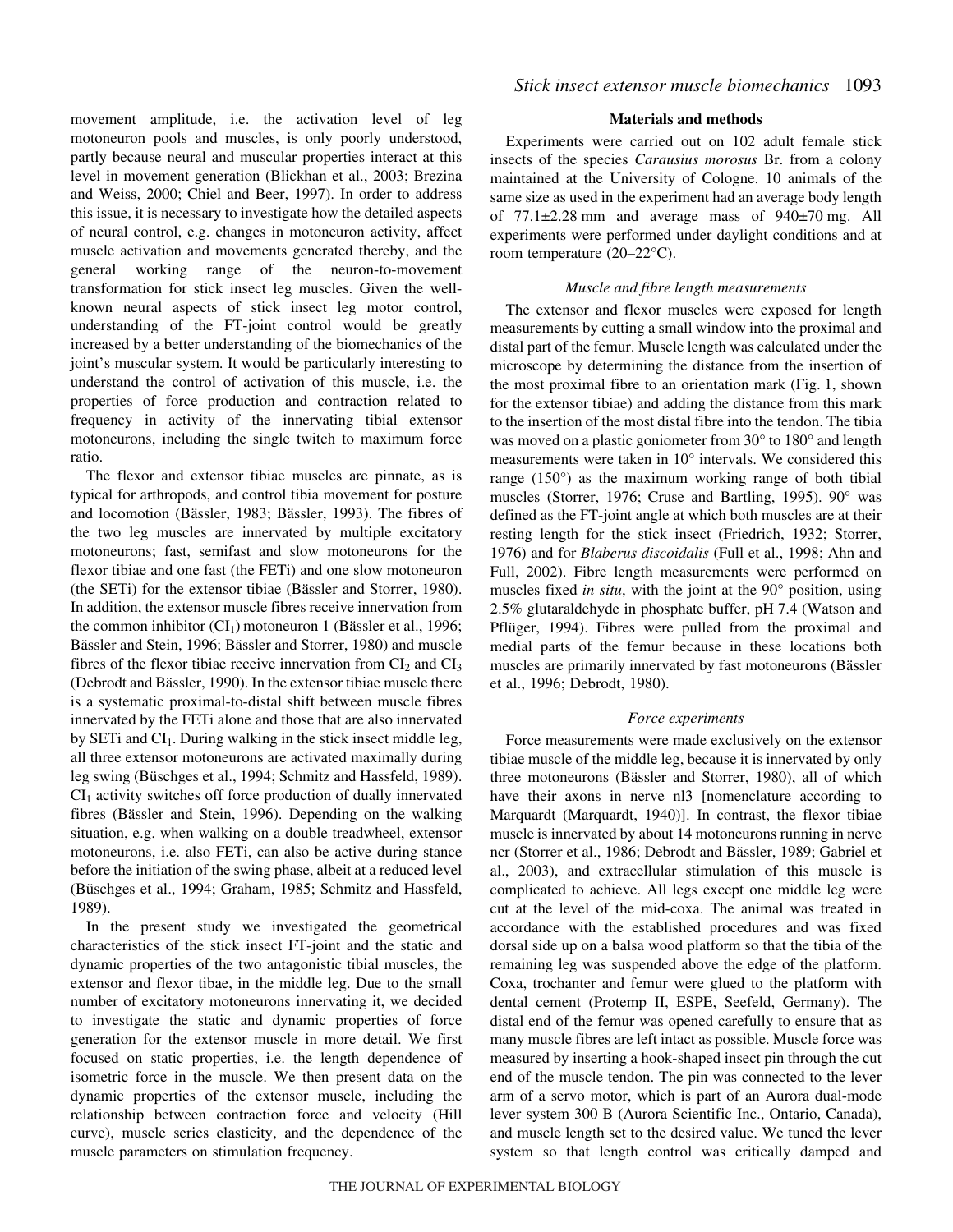# 1094 C. Guschlbauer, H. Scharstein and A. Büschges



Fig. 1. Schematic representation of the geometrical arrangement of the femur–tibia joint in the stick insect middle leg. For details see text.

adjusted the inertia compensation to minimise force transients using triangle waveforms. The femoral cavity was filled with Ringer (NaCl 178.54 mmol  $l^{-1}$ , Hepes 10 mmol  $l^{-1}$ , CaCl<sub>2</sub> 7.51 mmol  $l^{-1}$ , KCl 17.61 mmol  $l^{-1}$ , MgCl<sub>2</sub> 25 mmol  $l^{-1}$ ) (Weidler and Diecke, 1969) several times during the experiment. We did not study putative correlations between muscle performance and muscle mass, femur size, limb size or animal size.

Experiments to determine the active and passive force–length characteristics were carried out as follows: muscle length was manually set to a FT-joint angle of 90° at the beginning, our definition of the muscle's resting length  $(l_0)$ . It was then released  $0.75$  mm ( $\sim 0.5$ *l*<sub>0</sub>) and subsequently stretched in coarse steps (mostly  $0.15$  mm) with sequencer-generated ramps of  $0.05$  mm s<sup>-1</sup> up to  $0.75$  mm beyond the muscle's resting length  $(-1.5l_0)$ . In some experiments we examined force development within the muscle's working range using small ramps (0.05 mm) within the range of  $\sim 0.8l_0$  to  $\sim 1.2l_0$  to obtain a more accurate screening. To investigate actively generated forces, the muscle was electrically stimulated with a paradigm of different stimulation frequencies at each length position after relaxation (for details, see Results, 'Passive muscle forces').

Force–velocity curves (Hill curves) were obtained according to established procedures. Extensor muscles were stimulated to reach 'steady-state' contraction under isometric conditions and then allowed to shorten under isotonic conditions against a variety of sequencer-generated counterforce levels. Muscle lengthening was accomplished by stretches while applying sequencer-generated load levels larger than the tetanical steady-state contraction force (for details, see Results, 'Dynamics of the muscle contraction').

#### *Electrical stimulation of motor axons*

The thorax was opened dorsally and the gut, fat and connective tissue removed to expose the mesothoracic ganglion. A bipolar hook electrode was then placed under nerve nl3 (Marquardt, 1940). The nerve was crushed proximally with a forceps and isolated with white vaseline (Engelhard Arzneimittel GmbH & CoKG, Niederdorfelden, Germany). To measure the tension generated by the middle leg extensor tibiae muscle, we electrically stimulated the axons of its innervating motoneurons, the FETi, SETi and  $CI<sub>1</sub>$ . These axons have different diameters (Bässler and Storrer, 1980), so the three motoneurons can be sequentially activated by increasing stimulation strength; FETi has the lowest threshold  $(Fig. 2Ai, Aiv)$ , SETi the next highest (Fig. 2Aii,Aiv), and  $CI_1$  the highest (Fig. 2Aiii,Aiv). The determination of the appropriate current pulse amplitude to use in the nerve stimulation was complicated by a conflict between (1) the desire to routinely stimulate all three motoneurons (FETi, SETi and  $CI<sub>1</sub>$ ) and (2) the desire to keep the current amplitude low enough that the nerve could be repeatedly stimulated over long periods without damage. This issue was even more difficult to resolve because the dissection required to enable extracellular

recordings from the extensor nerve F2 in the distal femur close to the muscle (necessary to test whether all three axons are being stimulated) inevitably damaged some more distal muscle fibres, which are mostly dually innervated (Bässler et al., 1996), and considerably lengthened the dissection procedure. It was consequently not possible both to perform the long experiments on undamaged muscles whose data are reported here in the Results, and to check if all three motor axons were being stimulated in the same preparation.

To overcome these difficulties, we performed 15 experiments with the dissection in which we were able to record extracellularly from the F2 nerve, and measured the relative thresholds of the three motor units. Since these experiments were short, we could also measure the force (due to the inevitable muscle fibre damage, in all cases less than the forces reported in the Results here) produced by the muscle as the number of stimulated nerve units changed. In five of these experiments stimulating the nerve at 1.5-fold the threshold (T) for visible twitches resulted in reliable stimulation of all three motor axons. In eight experiments, stimulation at this level was not sufficient to activate the two smaller fibres reliably (typically SETi but not  $CI_1$  was reliably activated). However, increasing the stimulation amplitude in these experiments showed that when a sufficiently large stimulation amplitude was achieved to activate the other two units completely, negligible changes were induced (in seven preparations, none; in one, 3%) in muscle force production. Presumably this was because FETi induces by far the largest twitches, and because in most of these cases SETi was already being activated at the 1.5 stimulation level. Fig.  $2Bi$ -iv shows forces and F2recordings in response to a 50 Hz stimulation pulse train of a representative experiment. In Fig. 2Bi, 75% of the pulses excited FETi and  $25\%$  FETi and SETi. In Fig. 2Bii,  $50\%$  of the stimuli elicited FETi and  $50\%$  FETi, SETi and CI<sub>1</sub>. Fig. 2Biii shows recruitment of all three motor units with every pulse, doubling the current amplitude in Fig. 2Biv shows no further increase in force. In the remaining two experiments, stimulating the additional two units resulted in an increase in muscle force of 20±4%. These experiments also showed that stimulating the motor nerve with current pulses 1.5 times larger than the visible twitch threshold for long periods of time did not induce any sign of nerve damage (e.g. an increase in stimulation failures).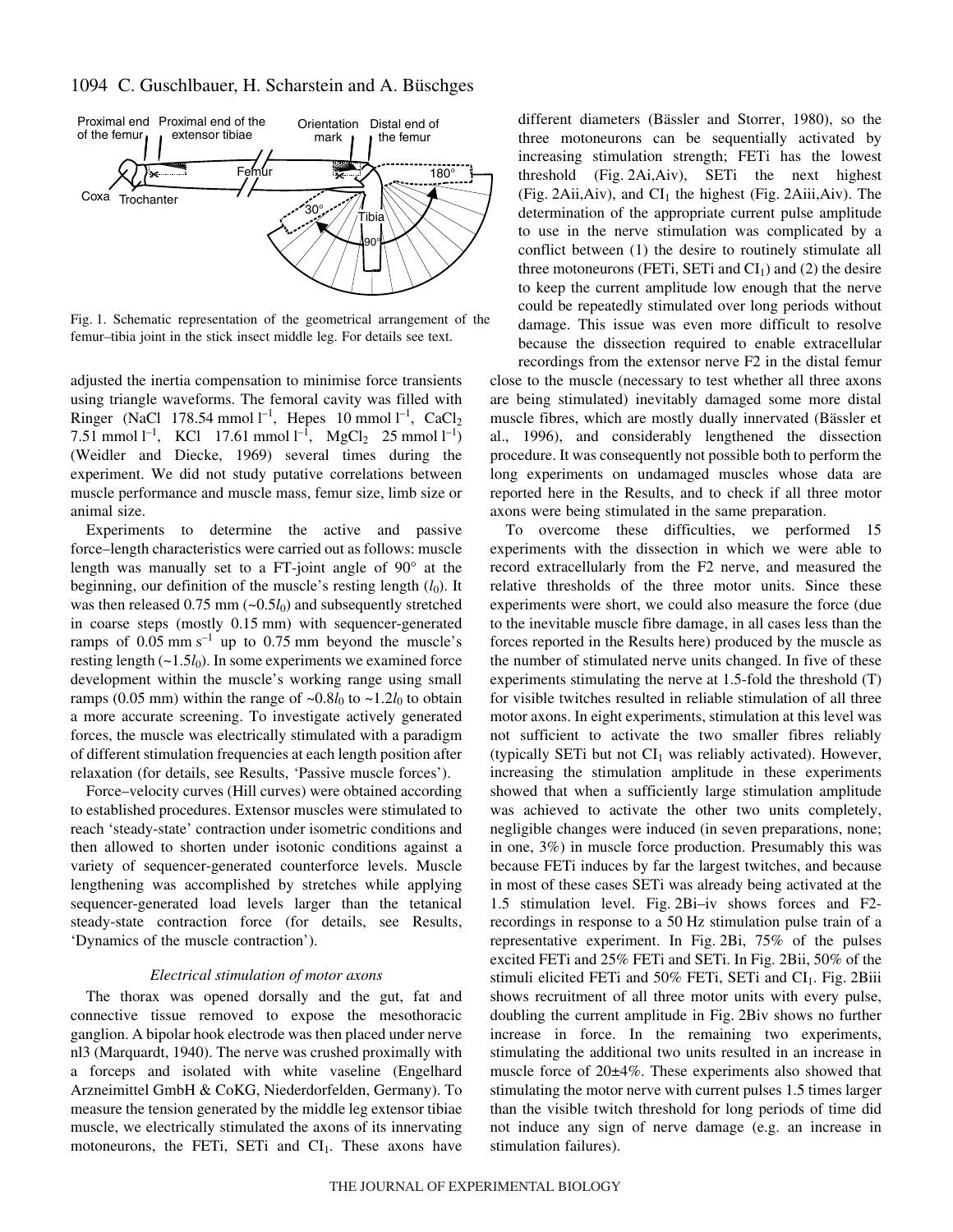These control experiments thus showed that in  $\sim 90\%$  of preparations, stimulating nl3 with a current amplitude 1.5 times greater than the FETi threshold resulted in either activation of all three motor axons or, if not, that the failure to activate SETi and  $CI<sub>1</sub>$  completely had a negligible effect on muscle force production. In the remaining 10% of preparations, the lack of the SETi and  $CI<sub>1</sub>$  only induced a modest decrease in measured muscle force. We therefore chose to set the amplitude of the current pulses to approximately 50% above threshold generating a visible twitch (Malamud and Josephson, 1991). Pulse trains of different frequencies were applied using a SPIKE2 sequencer program at intervals of at least 30 s to allow return to the rest state. Pulse duration was  $0.5 \text{ ms}$  in all experiments (Josephson, 1985; Stevenson and Josephson, 1990; Malamud and Josephson, 1991; Full et al., 1998; Ahn and Full, 2002).

#### *Data achievement and evaluation*

Data were recorded on a PC using a MICRO1401 A/D converter with SPIKE2-software (both Cambridge Electronic



## *Stick insect extensor muscle biomechanics* 1095

Design Limited, Cambridge, UK). For isometric force experiments, the influence of filament overlap on force generation was examined by stretching the muscle in ramps of different size over a range of  $1.5 \text{ mm}$  using a SPIKE2 sequencer program. The stimulation protocol was carried out at each muscle length. In these experiments the dual-mode lever system was used exclusively as a force transducer. The stiffness of the measuring system was measured by connecting the insect pin directly to the base of the platform, and it was greater than  $7500$  mN mm<sup>-1</sup>; it can therefore be neglected in our measurements [for a thorough discussion of the influence of the compliance of the measuring device, see Jewell and Wilkie (Jewell and Wilkie, 1958)]. Twitch kinetic measurements included the time to peak force  $(T_{\text{max}})$ , time to 50% relaxation ( $T_{\text{50off}}$ ) and time to 90% relaxation ( $T_{\text{90off}}$ ), all calculated relative to the force onset. For isotonic force experiments, the influence of load on contraction velocity and muscle series elasticity was determined by application of different force levels on the lever arm during tetanus using a SPIKE2 sequencer script. Custom SPIKE2 script programs

> were written for most of the data analysis. Plotting, curve fitting, and error evaluation were performed in ORIGIN (Microcal. Software Inc., Northampton, MA, USA).

## *Statistics*

Mean values were compared using a modified *t*-test (Dixon and Massey, 1969). Means and samples were regarded as

Fig. 2. Isometric forces induced in the middle leg extensor tibiae muscle by electrical stimulation of nerve nl3 with different current amplitudes. In all panels the top trace is a stimulus monitor (note pulse height changes as stimulus amplitude was increased), the second trace is an extracellular recording of nerve nl3, and the third trace is muscle force. (Ai–Aiii) Sequential recruitment of FETi (Ai), FETi and SETi (Aii) and FETi, SETi and  $CI_1$  (Aiii) recorded in extensor leg nerve F2 in response to single stimuli. (Aiv) An enlarged version of the recordings, showing the sequential addition of new units (asterisks). 1·*T*=0.0023·mA. (Bi–Biv) F2-recordings and forces in response to a  $50$  Hz pulse train. (Bi) 75% of the pulses excited FETi and 25% FETi and SETi. (Bii) 50% of the stimuli elicited FETi and  $50\%$  FETi, SETi and CI<sub>1</sub>. (Biii) Recruitment of all three motor units with every pulse. Doubling the current amplitude (Biv) induced no further increase in force. In this experiment the SETi spikes were of larger amplitude than FETi spikes. This is uncommon and likely because nerve F2 was recorded very distally in the femur. In all panels the electrical disturbance in the nerve recording that coincides with the stimulus is a stimulus artifact, not an action potential (arrow in Ai). *T*, threshold.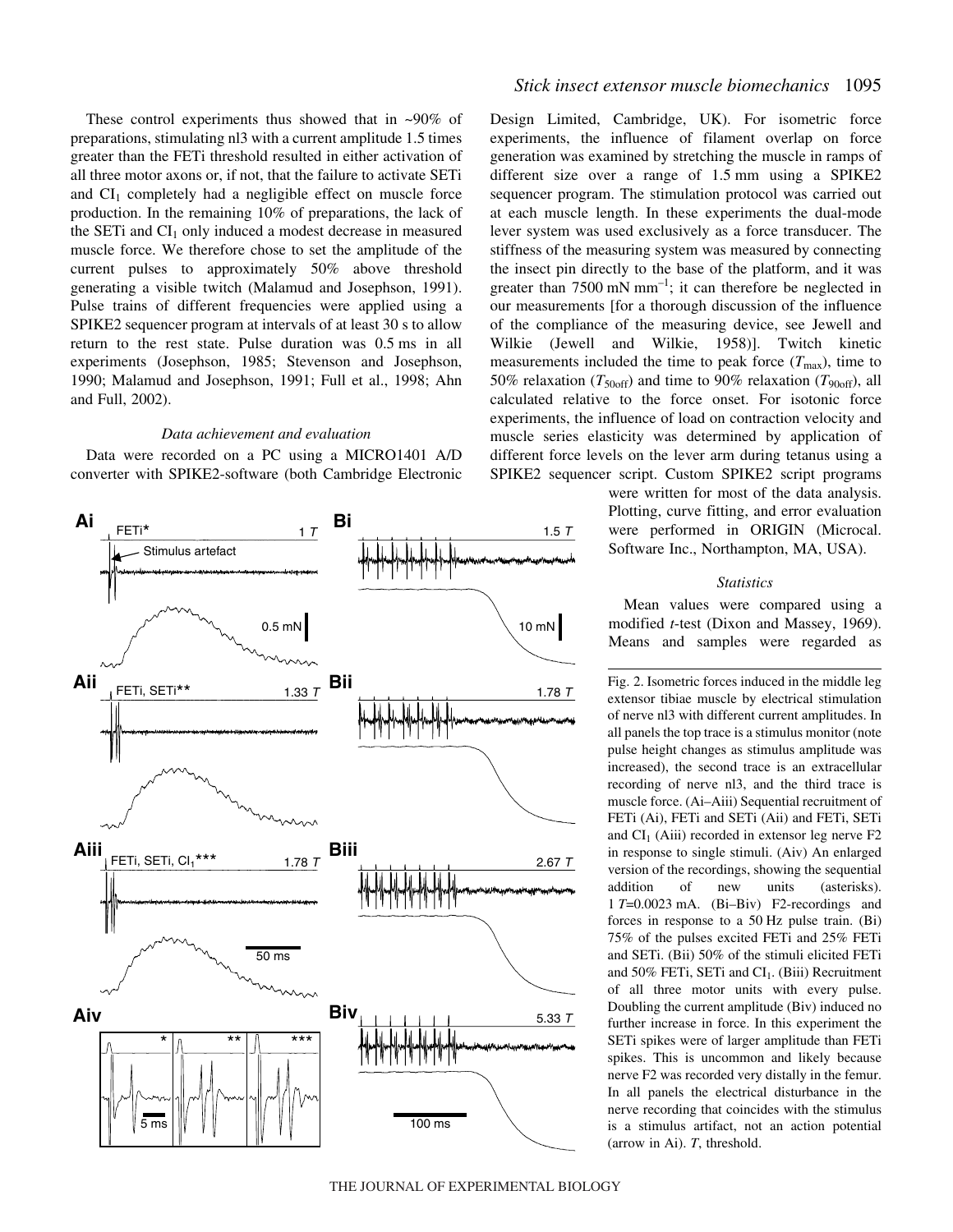

Fig. 3. (A) Relationship between muscle resting length and femur length in front leg (F; squares), middle leg (M; circles) and hind leg (H; triangles). Filled symbols, extensor tibiae; open symbols, flexor tibiae. The dotted lines give the linear fit under the assumption of pure proportionality between muscle length and femur length. The solid line indicates the 1:1 proportion, for comparison. Values are shown in Table 1. (B) Relation between middle leg muscle resting length and fibre length. Extensor muscle fibre length depends on resting muscle length (*P*<0.03), whereas no such dependence is present in the flexor muscle (dotted regression lines). Open, fibres in muscle medial regions; filled circles, fibres in muscle proximal regions. Values are means  $\pm$  s.d. from nine experiments.

significantly different at *P*<0.05. The following symbols show the level of statistical significance: (–) not significant; \*0.01<*P*<0.05; \*\*0.001<*P*-0.01; \*\*\**P*-0.001. In the text *N* gives the number of experiments or animals while *n* gives the sample size. All data were calculated as means  $\pm$  s.d.

#### **Results**

# *Resting length, fibre length and cross-sectional area of tibial muscles*

We first measured the resting muscle length (at 90° joint angle) of flexor and extensor tibiae for the front (flexor *N*=3, extensor *N*=3), middle (flexor *N*=5, extensor *N*=8) and hind

Table 1. *Relationship between muscle length and femur length (see Fig. 3A)* 

|                                       | Percentage of femur length |               |
|---------------------------------------|----------------------------|---------------|
| Extensor tibiae $FI$ .                | $75.7 \pm 1.0$             |               |
| Extensor tibiae ML $\bullet$          | $90.1 \pm 2.4$             | 8             |
| Extensor tibiae $HL$ $\blacktriangle$ | $89.7 \pm 1.1$             | $\mathcal{E}$ |
| $Flexor FL \square$                   | $72.7 + 4.4$               | 3             |
| Flexor ML $\bigcirc$                  | $94\pm0.5$                 | 5             |
| Flexor HL $\wedge$                    | $95.4 \pm 0.1$             |               |
|                                       |                            |               |

FL, front legs; ML, middle legs; HL, hind legs. Values are means  $\pm$  s.d.

legs (flexor *N*=3, extensor *N*=3, Fig. 3A). Linear regression of this data showed a significant dependence of muscle length on femur length (*P*<0.05 or better in five cases); only the flexor front leg data showed no significant dependence. Nevertheless we simplifed the dependence shown in Fig. 3A for all legs to a pure proportionality, forcing the regression lines through the origin (dotted lines, see also Table 1). For comparison the 1:1 proportion (solid line) is included. We next analysed the relation between fibre length and muscle length in the middle leg (Fig. 3B). Mean length of proximal fibres of the extensor tibiae muscle was  $1.47\pm0.21$  mm ( $N=5$ ), which is about 0.13 mm longer than the medial muscle fibres  $(N=5)$ . From these results, mean fibre length of the extensor muscle was  $1.41\pm0.23$  mm. In contrast, the mean length of flexor muscle proximal fibres was  $2.0 \pm 0.32$  mm ( $N=4$ ), which is about 0.21 mm shorter than the medial fibres  $(N=4)$ . From this, we calculated the mean fibre length of the flexor muscle as  $2.11\pm0.30$  mm. Regression analysis of this data showed a significant linear dependence of fibre length on extensor muscle length ( $P<0.05$ ), whereas no such dependence was detected for flexor tibiae muscle fibres (see dotted regression lines).

As for all orthopteran legs, both the extensor and flexor tibae of the stick insect are pinnate muscles (Storrer, 1976). This fibre arrangement markedly enhances effective muscle crosssectional area and maximum muscle force (Hildebrand, 1988) but decreases effective muscle length and maximum contraction velocity. Given a mean fibre diameter of 0.125 mm (Bässler and Storrer, 1980), and a mean of 156 fibres per muscle (*N*=4; min. *n*=146, max. *n*=172), an estimated mean cross-sectional area of the extensor tibiae muscle is  $1.9~\text{mm}^2$ . For pinnate muscles muscle length changes do not lead to the same changes in muscle fibre length; instead, muscle fibre length varies with muscle length times the cosine of the pinnation angle, which in turn varies as muscle length changes. For the extensor muscle, we calculated a range of angles from 8.2–12° for the proximal and 10.2–15.6° for the medial fibres within physiological muscle lengths. We ignored the cosine correction since it was only 3.7% for the largest angle (i.e. we treated the muscle fibres as though they were arranged parallel to the muscle longitudinal axis).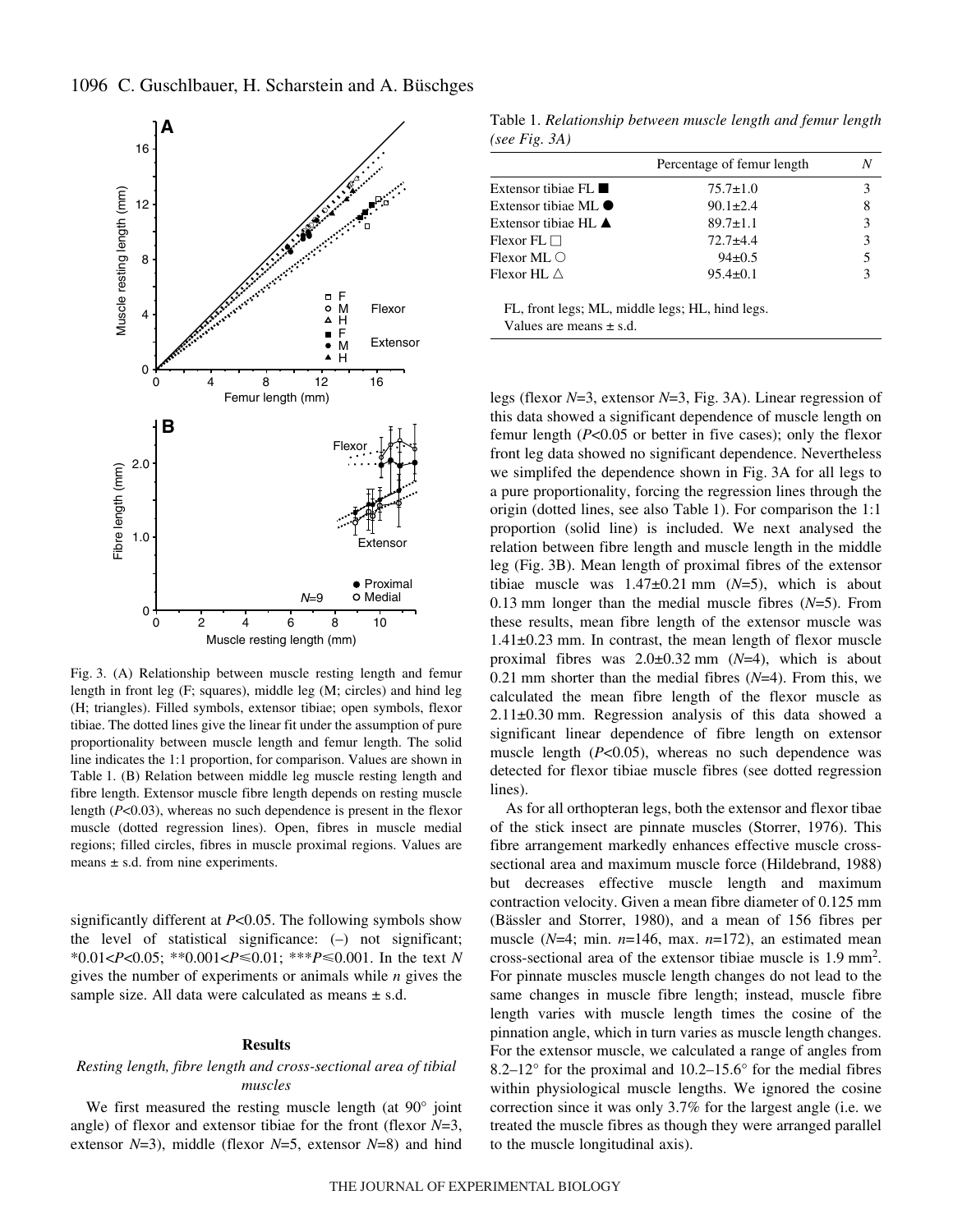

Fig. 4. Normalised muscle length change as a function of femur–tibia (FT)-joint angle. Extensor data are shown compared with +cos( $\alpha$ ), flexor data are compared with  $-\cos(\alpha)$  (solid lines).

#### *Relation between muscle length and joint angle and moment arms of muscles on the FT-joint*

We measured the change in length of the tibial muscles as a function of FT-joint angle starting from the resting position of 90°. Given a fixed moment arm length of *H*, the length change should have the form of  $x=H\cos\alpha$ , where  $\alpha$  is joint angle. Fig. 4 shows the normalised data compared to the cosine function. For the extensor muscle, changes in joint angle depend on  $+\cos\alpha$ ,



Fig. 5. Relation between femur-tibia joint moment arm and femur length. Note that moment arm does not depend on femur length. Closed symbols, data from extensor muscles from two front legs (F; squares), two hind legs (H; triangles), and three middle legs (M; circles); open symbols, data for flexor tibiae muscles from five middle legs (circles) and two front legs (triangles).

and for the flexor muscle on  $-\cos\alpha$ ; this sign difference arises because extension shortens the extensor muscle and lengthens the flexor. The slope of plots of muscle length *versus*  $\cos \alpha$  is equivalent to the moment arm. Fig. 5 shows that the flexor muscle moment arms of all leg joints are about twice as long as the extensor muscle moment arms (mean flexor moment arm length, 0.56±0.04·mm, *N*=7, mean extensor moment arm length 0.28±0.02mm, *N*=7).

# *Isometric muscle forces*

## *Passive muscle forces*

The data presented up to now show how muscle length and muscle fibre length depend on FT-joint angle. We next turned to measuring passive and active muscle tension.

The resting (passive) tension of the middle leg extensor tibiae muscle was measured by lengthening the muscle with linear ramps (described in the Materials and methods), beginning at

its most relaxed state. The resting tension of a stretched muscle exhibits a phase–tonic time course due to muscle visco-elastic properties (Fig. 6A) (Bässler, 1983; Malamud, 1988). We defined the amplitude of the phasic component of the response as the peak force induced by the stretch and, somewhat simplified (see Discussion), the tonic tension as the force at which the rate of change of force was smaller than  $\sim$ 0.3 mN min<sup>-1</sup>. Both phasic- and tonic-component amplitude increased with increasing muscle stretch. Fig. 6B shows tonic force *versus* muscle length for nine extensor tibiae muscles and shows that passive tension increases from  $0 \text{ mN}$  at  $-0.75 \text{ mm}$ to about 30 mN at  $+0.75$  mm (0 mm=resting length). When leaving the innervation of the extensor tibiae muscle *via* nerve nl3 intact, passive tension was 2 mN higher as compared to the denervated situation (see Fig. 6B) throughout the muscle's working range (FT-joint angle between 30° and 180°, data not shown). An analysis of extensor muscle relaxation dynamics will be published elsewhere.

#### *Forces of the activated muscle*

We stimulated the three motoneurons with single pulses (Fig. 7A) and tonically at frequencies ranging from 10 Hz to  $200 \text{ Hz}$  (Fig. 7B; the maximum frequency of  $200 \text{ Hz}$  was chosen because this is in the range of maximum frequency generated by FETi during the swing phase of stepping movements). Single twitch had an average latency of 8.5 $\pm$ 1.80 ms for all preparations ( $N=12$ ). Note that the following times are measured relative to the force onset: maximum force was reached at  $T_{\text{max}}=26.41\pm6.30$  ms ( $N=12$ ). The subsequent reduction in muscle force to prestimulus levels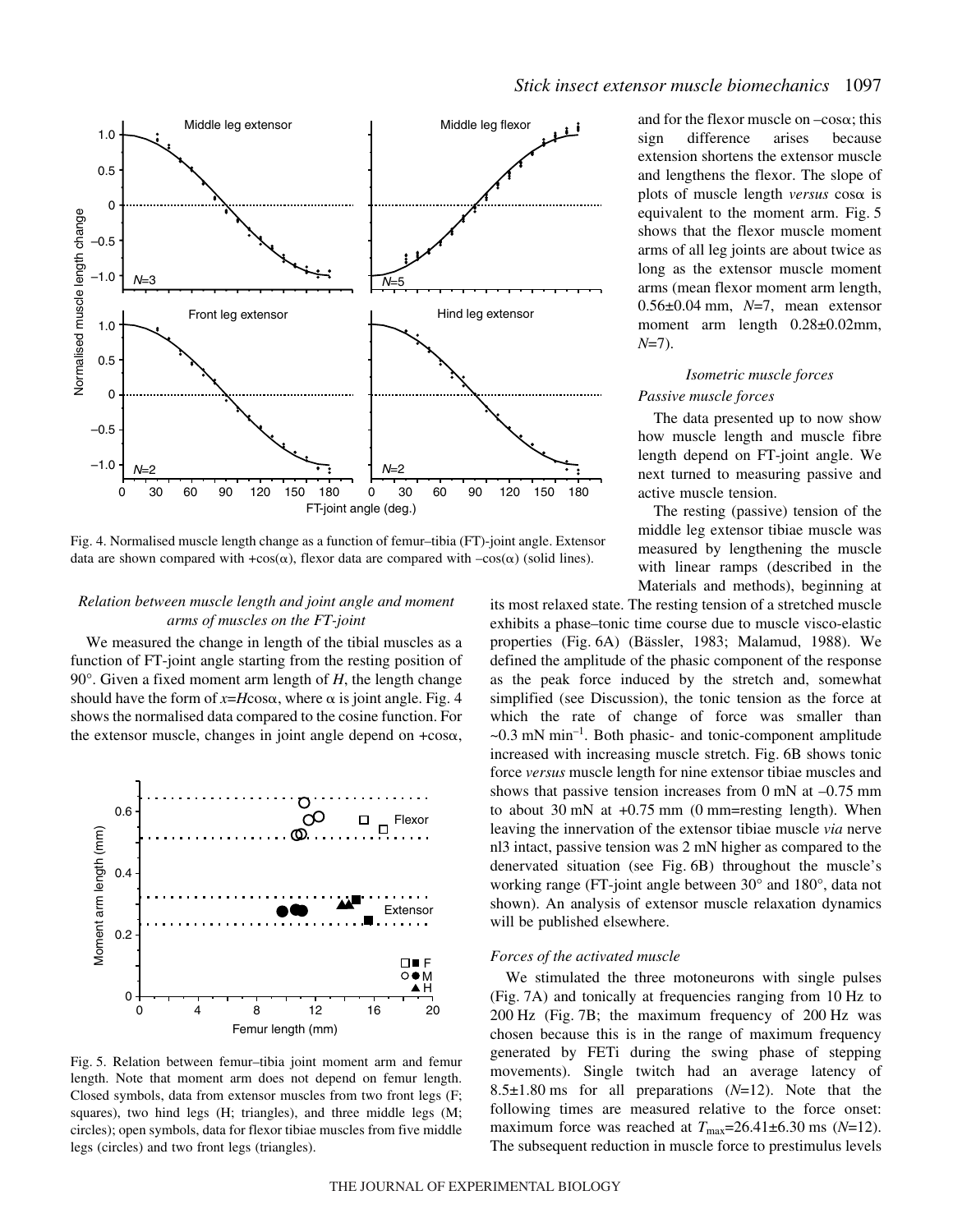

1098 C. Guschlbauer, H. Scharstein and A. Büschges

Fig. 6. Passive forces of the unstimulated, denervated middle leg extensor tibiae. (A) Time course of passive force induced by a ramp stretch of  $0.5$  mm amplitude in 1 s. Note the dynamic nature of the force change and its subsequent relaxation to a nearly constant value with maintained stretch. (B) Tonic resting force *versus* muscle length. Data from *N*=10 experiments (see text for details). Please note that the number for individual means can differ  $(6 \le N \le 10)$ .

took in general about 250 ms, with  $T_{\rm 50off}$  at 50% of the maximum force occurring at  $60.69 \pm 15.65$  ms  $(N=12)$ . Force had declined by 90% (*T*<sub>90off</sub>) after 149.89±67.93 ms (*N*=12).

At 30–50 Hz stimulation frequency, twitch contractions merged into an incomplete tetanus in all preparations (*N*=38; Table 2). The summated 'steady-state' force amplitude of the resulting contractions varied between preparations (see Table 3 and Fig. 8). At 80 Hz and higher stimulation frequencies, tetanus was complete in all preparations. At higher stimulation frequencies the force level only increased slightly with increasing stimulation frequency (Fig.  $7B$ , Table 2), and was maximum with no further increase at 200 Hz. Maximum force values from nine preparations are given in Table 3.

## *Length dependence of contraction force*

The isometric force generated by a muscle depends on the motoneuron firing rate and muscle length, because overlap of the filaments changes as muscle length changes (Rack and Westbury, 1969; Brown et al., 1999). We analysed the dependence of extensor tibiae muscle force upon these parameters by stimulating the muscle with single stimuli,



Fig. 7. (A) Average time course of a single twitch of the extensor tibiae (*n*=43). (B) Force development generated upon repetitive stimulation with differing stimulation frequencies between 30 Hz and 200 Hz (see values in Table 2). Broken line, resting force level.

intermediate frequency  $(10-80 Hz)$  and high frequency  $(200 Hz)$  tonic stimulations.

Fig. 8 shows (middle leg) extensor tibiae single twitch force, isometric force at 50 Hz stimulation frequency and at 200 Hz *versus* muscle fibre length. Besides the expected general length dependence on filament overlap (Gordon et al., 1966), the dependence of force generation on fibre length and stimulation frequency varied between experiments. In the single twitch measurements (Fig. 8A), maximum force varied eightfold  $(1.7-13~\text{mN}/0.09-0.68~\text{N cm}^{-2})$ ; for the 50 Hz stimulation (Fig. 8B), fivefold  $(23.4–114.9~\text{mN}/1.22–6.00~\text{N}~\text{cm}^{-2})$ ; and for the  $200 \text{ Hz}$  stimulation (Fig. 8C), 2.7-fold (61.8– 165.6 mN/3.23–8.65 N cm<sup>-2</sup>) (see also Table 3).

Length dependencies at 200 Hz show maximum muscle force in the upper third of the working range, but curves with lower stimulation frequencies show a tendency to shift maximum force up to more elongated fibres (Fig. 8). This shift occurs in other muscles (Rack and Westbury, 1969; Brown et al., 1999), but it could vary between experiments; two examples with maximum and minimal frequency dependence of the length at which the muscle develops maximum force are shown in Fig. 9A, B.

#### *Dynamics of the muscle contraction*

#### *The loaded release experiment*

We have up to now described muscle activity under isometric steady state conditions. However in physiological conditions the muscle has to work under changing loads and changing lengths. It is thus essential to describe the muscle's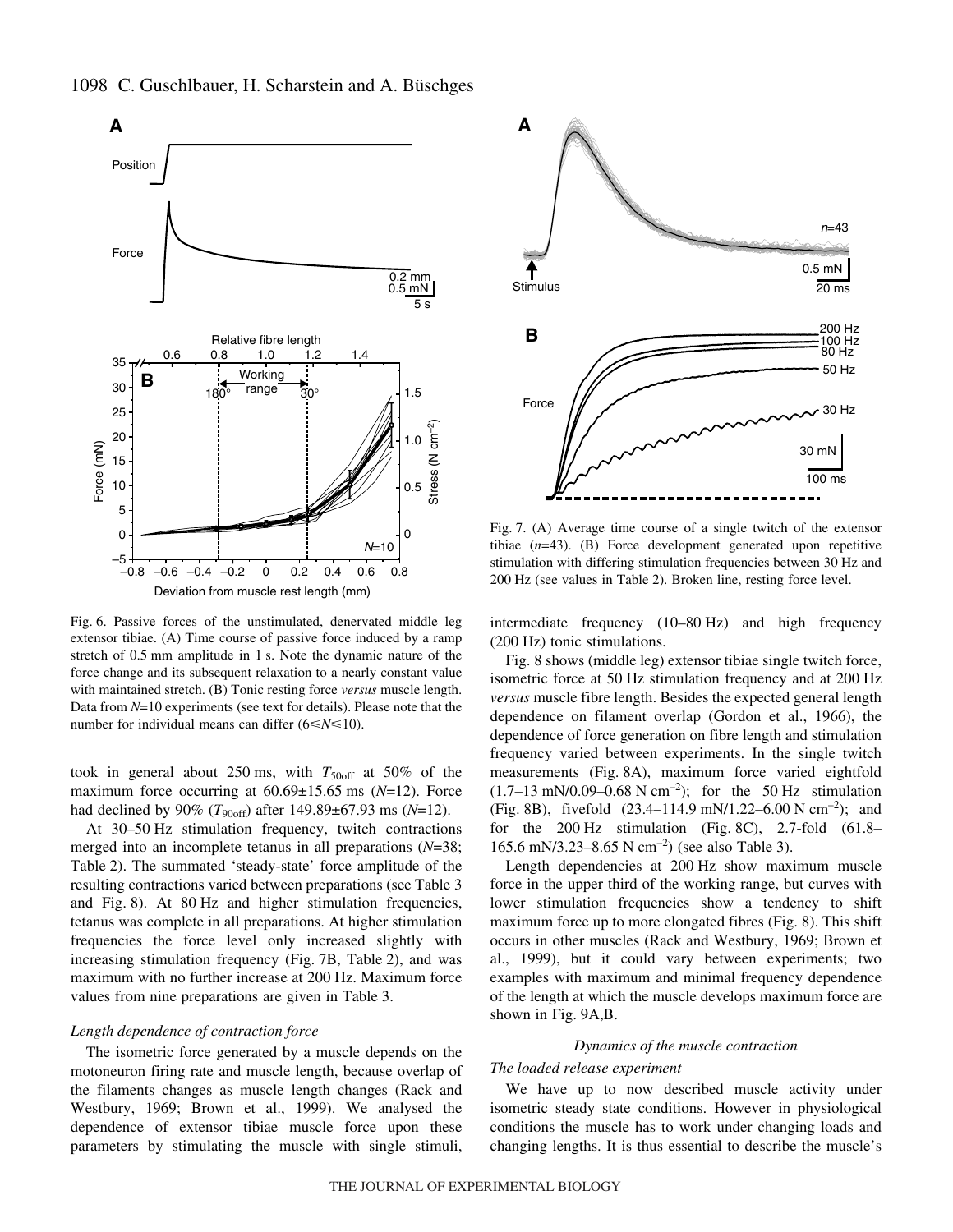Table 2. *Tetanus/stress kinetics at different activation levels in a single animal (see Fig. 7B)* 

|     | Frequency (Hz) $P_0$ (mN)/stress (N cm <sup>-2</sup> ) | $t_{0.5P_0}$ (ms) | $t_{0.8P_0}$ (ms) |
|-----|--------------------------------------------------------|-------------------|-------------------|
| 30  | 84/4.39                                                | 264               | 632               |
| 50  | 115/6.01                                               | 116               | 245               |
| 80  | 134/7.00                                               | 85                | 173               |
| 100 | 140/7.31                                               | 81                | 164               |
| 200 | 144/7.52                                               | 64                | 132               |
|     |                                                        |                   |                   |

 $P_0$ , maximum isometric contraction force;  $t_{0.5}P_0$  ( $t_{0.8}P_0$ ), time to reach 0.5 (0.8) maximum force.

dynamic properties, both to understand its biological functions and to build predictive muscle models. 'Loaded-release' experiments are particularly useful for measuring these dynamic characteristics. In these experiments a muscle is stimulated to reach 'steady-state' contraction under isometric conditions and then allowed to shorten under isotonic conditions against a variety of counterforce levels. Fig. 10 shows an example of this experimental paradigm. The activated muscle responds to the switch to isotonic conditions (arrow in Fig. 10B) in two distinct phases: an abrupt initial shortening ('a'), followed by a subsequent smooth length change, in the case shown as a contraction ('b'). The first response is due to the series elastic properties of the muscle (Jewell and Wilkie, 1958), and considered later. The subsequent slow contraction, which is initially accompanied by some oscillations (Siebert et al., 2003; Edman, 1988; Edman and Curtin, 2001), is characterised by an almost linear initial time course followed by a late, saturating approach to its final length. The velocity of the linear phases of the contraction represents the maximum contraction velocity of the muscle for a given activation and load level (see the different traces in Fig. 10A). We chose a time span of 50 ms immediately after the end of the oscillations for calculating maximum contraction velocity; plotting this velocity *versus* the isotonic force level gives the muscle's force–velocity characteristic or Hill curve (Hill, 1938). The duration of the oscillations varied with the given load level and the stimulation frequency, and ranged from  $17.4\pm4.16$  ms for 30 Hz ( $N=5$ ) up to 24.5 $\pm$ 6.75 ms at 200 Hz ( $N=6$ ).

#### *The force –velocity relation and the Hill-hyperbola*

Fig. 11A shows force-velocity data from seven experiments and fits of these data to the Hill hyperbola:

$$
(V+b)^*(P+a) = b^*(P_0+a) , \qquad (1)
$$

where *V* is velocity, *P* is force,  $P_0$  is the isometric force just prior to the switch to isotonic conditions, and 'b' and 'a' the asymptotes (lying at negative values of *P* and *V*).

These data are clearly well fit by the hyperbola (mean  $R^2$ =0.996 $\pm$ 0.006), but different muscles show considerable variation in  $P_0$  and much less to  $V_0$ , the latter being the maximum contraction velocity without load. This variability can be overcome by normalising the Hill equation to  $P_0$  and *V*0:

$$
(V/V_0 + c)^*(P/P_0 + c) = c^*(1+c).
$$
 (2)

This normalised version of the Hill-hyperbola gives a common value for the asymptotes  $c = b/V_0 = a/P_0$ ; the reciprocal value 1/c can serve as a measure for the curvature of the Hill hyperbola (Josephson, 1993). Table 4 gives the values  $V_0$ ,  $P_0$ , c and  $R^2$  for the measurements of Fig. 11A.

## *Deviations of the Hill curve from the hyperbolic shape*

As reported by Edman et al. (Edman et al., 1976; Edman, 1988), we also find deviations of the Hill curve from the hyperbolic shape in the region of high forces ( $P$  near  $P_0$ ) at low contraction velocities. The measured contraction velocities in this region lie systematically below the hyperbolic fit function. To demonstrate this, we took one example of the experiments in Fig. 11A and normalised the force values to  $P_0$  (open circles in Fig. 11B). If we fit a hyperbola as before, but take only data below  $0.65P_0$ , the resulting curve (solid line) shows the deviation of the measured velocities in the range  $>0.65P_0$  from the hyperbolic fit.

This deviation persisted for values of  $P/P_0 > 1$  (negative contraction velocities, i.e. stretch) (Edman et al., 1976; Edman, 1988). We therefore conducted a set of six similar experiments, changing from tetanical isometric contraction to loads higher than  $P_0$ , resulting in a 'loaded stretch', where the muscle is stretched with a certain force and stretch velocity is measured (Fig. 11B, filled circles to the right of  $P/P_0=1$ ).

|                 |                              | Force/stress $(mN)/(N cm^{-2})$ |                           |
|-----------------|------------------------------|---------------------------------|---------------------------|
|                 | Single twitch                | At $50$ Hz                      | At 200 Hz                 |
|                 |                              | 43.7/2.28                       | 84/4.39                   |
|                 | 7.2/0.38                     | 114.9/6.00                      | 165.6/8.65                |
|                 | 13/0.68                      | 57/2.98                         | 61.8/3.23                 |
|                 | 3.69/0.19                    | 60.7/3.17                       | 114.7/5.99                |
|                 | 4.65/0.24                    | 76.6/4.00                       | 87.2/4.56                 |
|                 | 3.09/0.16                    | 23.4/1.22                       | 100.1/5.23                |
|                 | 2.06/0.11                    | 50/2.61                         | 143.4/7.49                |
|                 | 1.66/0.09                    | 44.7/2.34                       | 122.1/6.38                |
|                 | 10.55/0.55                   | 111.7/5.84                      | 147.1/7.69                |
| Mean $\pm$ s.d. | $5.74 \pm 4.15/0.3 \pm 0.22$ | $64.74 \pm 31.04/3.38 \pm 1.62$ | $114\pm33.96/5.96\pm1.77$ |

Table 3. *Variation of frequency-dependent maximum force/stress development in nine animals (see Fig. 8)*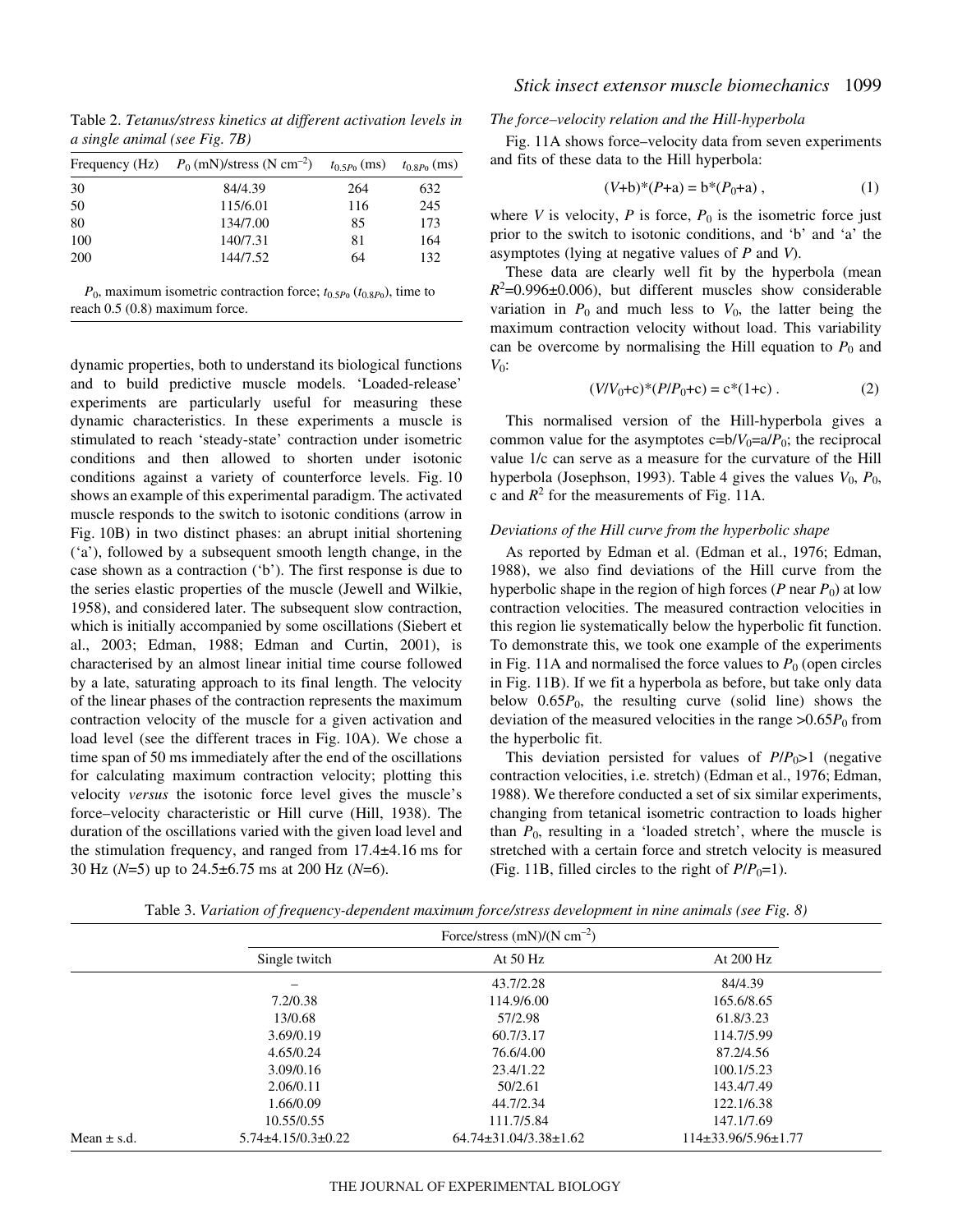

Fig. 8. Isometric force (mN, left ordinate) as a function of muscle stretch (mm, lower abscissa) and relative fibre length (top abscissa) in the middle leg extensor tibiae of nine individuals. Values for (A) single twitch  $(N=8)$ , (B) 50 Hz  $(N=9)$  and (C) 200 Hz  $(N=9)$ , see maximum values in Table 3. For comparison with other muscles, the right ordinate shows stress ( $N \text{ cm}^{-2}$ ). The working range from 180° (fully stretched joint angle) to 30° (maximally flexed joint angle) is marked. Please note that the number for individual means can differ; for single twitch measurements  $3 \le N \le 9$ , for 50 Hz and 200 Hz measurements  $5 \le N \le 9$ .

As maximum contraction velocity  $V_0$  in all experiments did not scatter very much we found it reasonable to put the collected original velocity data as a function of  $P/P_0$  in one diagram. The composite picture demonstrates that the Hill curve does not cross the abscissa with a non-zero slope (as the hyperbola would), but that the zero crossing is instead sigmoidal with an almost horizontal tangent.



Fig. 9. Two extreme examples of extensor tibiae muscle single twitch and tetanical forces as a function of muscle stretch. With increasing stimulation frequency, the maximum force in A moves markedly towards lower values of fibre length while the shift in B is much less prominent. Axes as in Fig. 8.

#### *Length dependence of V0*

Measuring the Hill curves at different muscle lengths and under minimal load reveals how maximum contraction velocity *V*<sup>0</sup> depends on muscle length. To investigate this issue we performed two experiments (Fig. 12), one experiment was done at 200 Hz and at 50 Hz stimulation frequency and with a rest load of 0.7 mN compared to a maximum isometric force of  $69(35)$  mN at  $200(50)$  Hz (filled symbols). The other experiment was done only at 200 Hz (open symbols) at a rest load of 4.5 mN compared with the maximum isometric force of 140 mN. Similar to the force–length characteristics (Fig.  $8$ ), the velocity–length curves showed a monotonic and nearly linear increase within the muscle's working range, followed by a plateau at longer fibre lengths.

## *Dependence of Hill curve parameters on stimulation frequency*

Muscle activation is controlled by motoneuron spike frequency. We have investigated systematically how stimulation frequency influences the muscle Hill characteristic. Fig. 13 shows an example of the Hill curves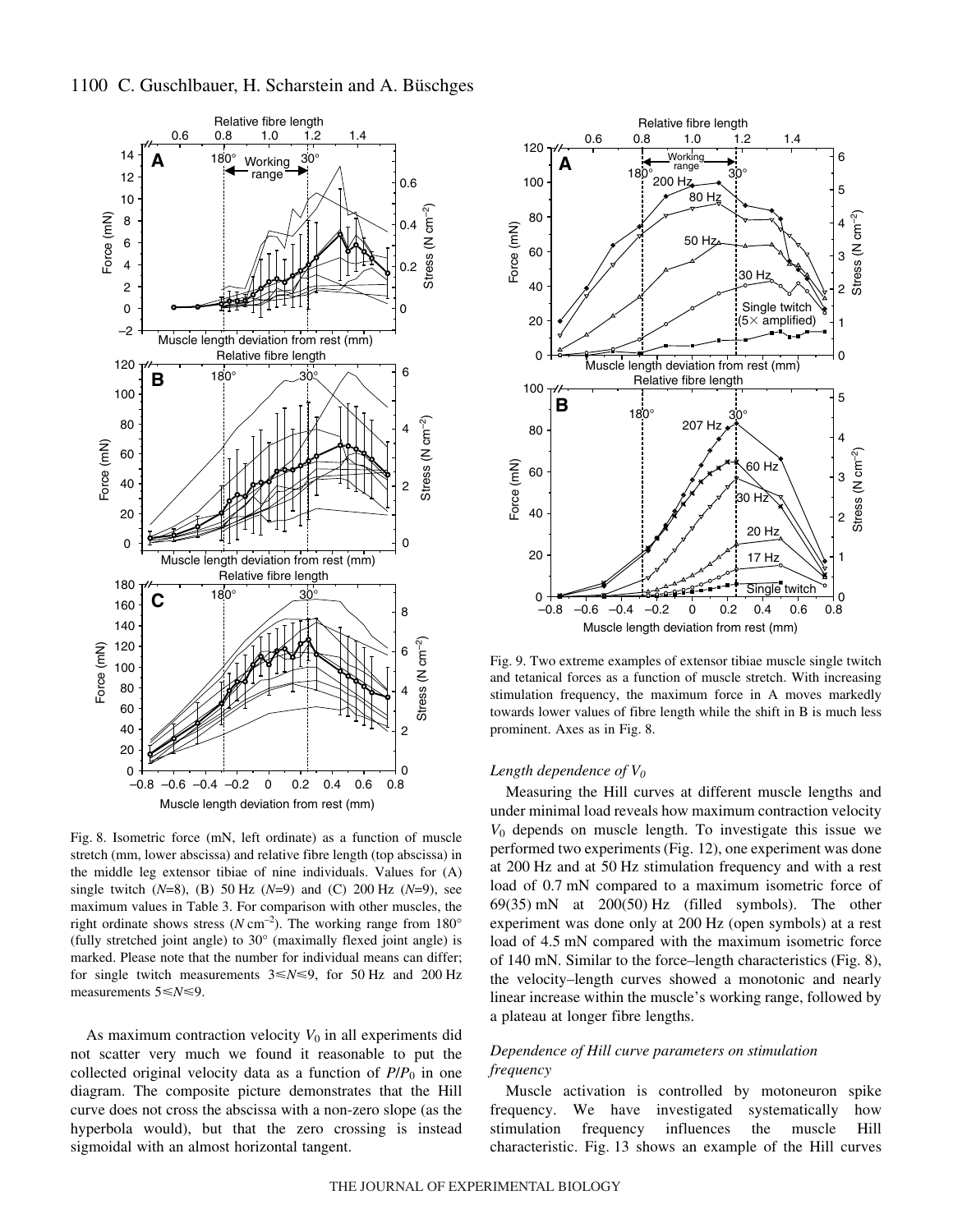# **A**



Fig. 10. The loaded release experiment. (A) Response of a tetanically activated muscle to a switch from isometric to isotonic conditions with counterforces less than the force the muscle had developed during its isometric contraction (see different 'Force' traces). (B) The muscle shows an abrupt length change (bracket 'a') followed by a smooth, initially linear contraction (b; see text for details).

obtained from different stimulation frequencies. It is apparent that both  $V_0$  and  $P_0$  strongly increase with increased stimulation frequency (see also Table 5). Plotting  $P_0$  *versus* stimulation frequency (Fig. 14A,  $N=11$ ) for the different experiments reveals two main characteristics. First,  $P_0$  shows a sharp increase at low frequencies between about 20 Hz and 80 Hz, and then saturates (reaches an unchanging maximum) at stimulation frequencies larger than 100 Hz. Second, the maximum saturated force at maximum stimulation frequency (in our case  $200 \text{ Hz}$ ) varies from about 100 mN up to 190 mN in the different muscles. Fitting these data with an exponential saturation curve  $P_0 = P_{0\text{max}}(1 - e^{-f/\tau_0})$ , in which  $P_{0\text{max}}$  is the saturation value and  $f_0$  is the frequency at which the curve has reached 1–1/e of its saturation level, gave  $R^2$ =0.90 $\pm$ 0.047 (min. 0.83, max. 0.98) and a mean  $f_0 = 56.6 \pm 17.2$  Hz ( $N=11$ ). The steepest and the shallowest fit to the data as well as the mean  $\pm$  s.d. are added.

Plotting *V*<sup>0</sup> *versus* frequency can be fitted with a similar function and shows a nearly identical dependence with an even higher mean  $R^2 = 0.93 \pm 0.06$  (min 0.86, max 0.98) and a similar mean  $f_0$ =57.7 $\pm$ 17.9 Hz (Fig. 14B, *N*=5). Again the steepest and the shallowest fit as well as the mean  $\pm$  s.d. are shown.

The paired data of  $V_0$  and  $P_0$  in the individual experiments in all cases showed a significant positive correlation (*P*<0.03, Fig. 14C,  $N=5$ ). The  $V_0/P_0$  ratios of the maximum values of  $V_0$ 



Fig. 11. (A) Variability of the force-velocity characteristic (Hill hyperbola, see Materials and methods for details) of the extensor muscle (see values in Table 4). Different symbols represent different animals. (B) Deviation of the force–velocity curve from hyperbolic shape in the region of  $P/P_0$  between 0.6 and 1 for one typical experiment (open circles). In the region  $P/P_0 > 1$ , force–velocity measurements are shown under stretch (filled circles, data from six experiments) to demonstrate the sigmoid zero crossing of the Hill hyperbola. The force axis was normalised to the maximum isometric contraction force  $P_0$ . See text for details.

and  $P_0$  at 200 Hz correlate well with the slopes of the regression lines (*P*<0.05).

No correlation was found between the frequency constants  $f_0$ of the corresponding  $P_0$  and  $V_0$  fits of the individual experiments, nor between the  $f_0$  values and the  $P_0$  and the  $V_0$  values.

At present, a similar analysis is not possible for the curvature parameter 'c', mainly because we only gathered a limited number of values for 'c' in our experiments, since we looked for pairs of  $V_0$  and  $P_0$  and not for the complete Hill curve in most cases. However, the limited data do not show a systematic change of 'c' with stimulation frequency; the mean of the 14 'c' values we evaluated was 0.5±0.22.

### *Series elasticity and quadratic spring property of the activated extensor tibiae muscle*

To analyse the series elasticity (spring constant) of the extensor tibiae muscle, we plotted the isotonic force change in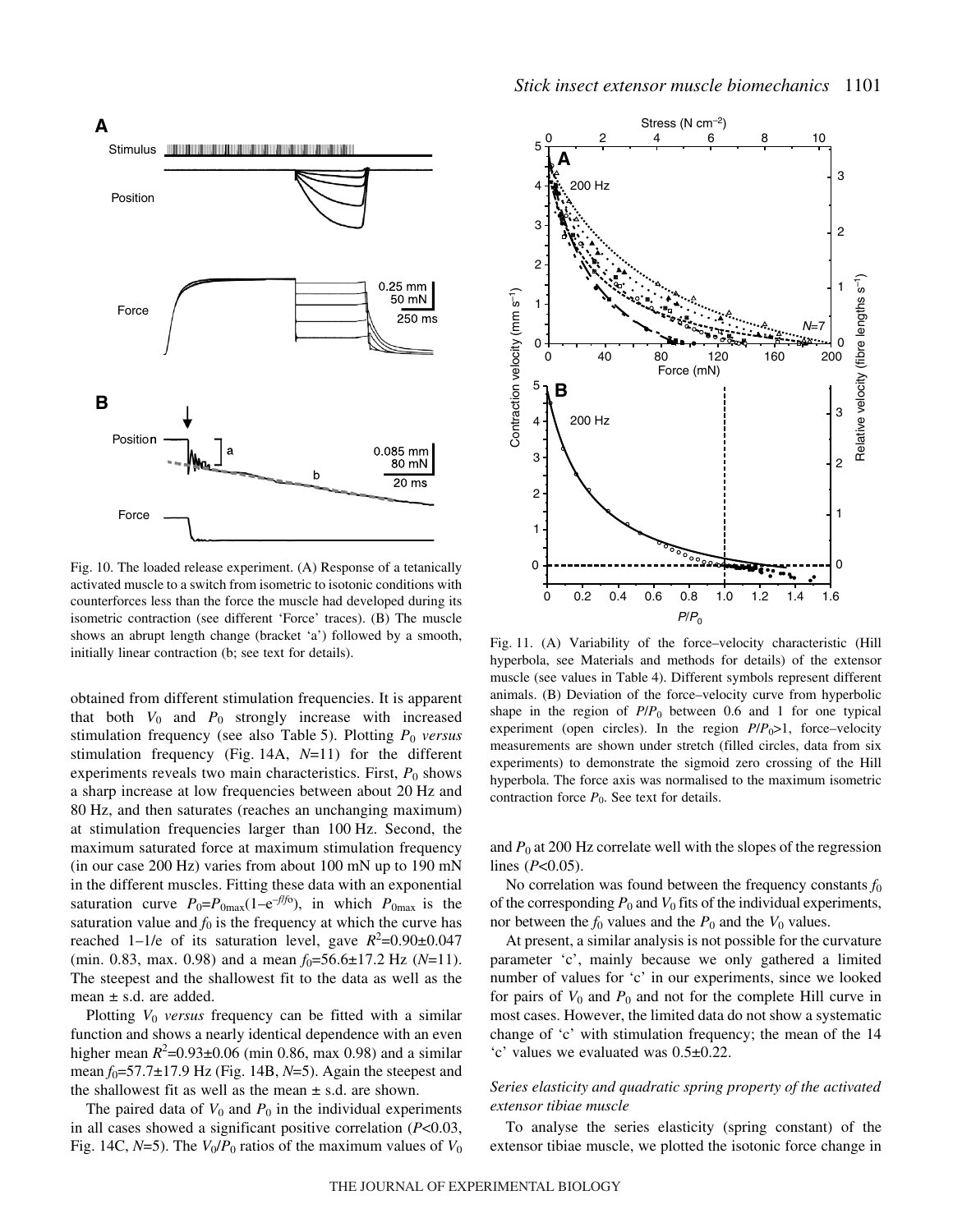# 1102 C. Guschlbauer, H. Scharstein and A. Büschges

|                 | $P_0$ (mN)/stress (N cm <sup>-2</sup> ) | $V_0$ (mm s <sup>-1</sup> )/( $FL$ s <sup>-1</sup> ) | $\mathcal{C}$   | $R^2$             |
|-----------------|-----------------------------------------|------------------------------------------------------|-----------------|-------------------|
|                 | 101.04/5.28                             | 4.46/3.17                                            | 0.28            | 0.999             |
|                 | 92.54/4.83                              | 4.77/3.39                                            | 0.36            |                   |
|                 | 138.84/7.25                             | 4.75/3.38                                            | 0.31            | 0.998             |
|                 | 194.41/10.16                            | 4.28/3.04                                            | 0.18            | 0.983             |
|                 | 183.74/9.60                             | 4.31/3.07                                            | 0.41            | 0.999             |
|                 | 201.62/10.53                            | 4.56/3.24                                            | 0.44            | 0.995             |
|                 | 142.66/7.45                             | 3.59/2.55                                            | 0.76            | 0.999             |
| Mean $\pm$ s.d. | 150.69±44.06/7.87±2.3                   | $4.39\pm0.4/3.12\pm0.29$                             | $0.39 \pm 0.18$ | $0.996 \pm 0.006$ |

Table 4. *Maximum force/stress, maximum velocity, curvature and*  $R^2$  *value of the Hill hyperbola at 200 Hz in seven animals (see Fig.·11A)*

the loaded release experiment (steps in the force trace in Fig. 10A) *versus* the associated fast initial length change (bracket at 'a' in Fig. 10B). In order to obtain a force–length characteristic comparable with similar measurements in the literature (Jewell and Wilkie, 1958) and with technical spring characteristics the data are presented in the following way (Fig. 15A): we plotted the independent, controlled force at the ordinate, the resultant length change on the abscissa. The origin length (0) for every set of data was the initial length of the isometric contracted muscle, and muscle shortening is thus plotted as negative values. The starting value of the force in each experiment is the tetanical isometric force at the given stimulation frequency. Each force step is plotted from this starting point, leading to a sequence of diminishing forces *versus* the ever more shortening length of the releasing muscle. Fig. 15A shows that the series elasticity of the extensor tibiae muscle is nonlinear and stiffness increases with increasing stretch. Consideration of these curves shows that the curve generated by 30 Hz stimulation, with its maximum force of



Fig. 12. Length dependence of maximum contraction velocity  $V_0$  in two experiments. One experiment (filled symbols) was done at 200 Hz and at 50 Hz stimulation frequency. The other experiment (open symbols) was done only at 200 Hz (see text for details).

60 mN, has the same shape as the  $\leq 60$  mN portions of the curves generated by the 50, 80 and 200 Hz stimuli. These data can therefore be combined by translocating the 30, 50 and 80 Hz curves to the left so they overlay the 200 Hz, maximum force curve [see also Jewell and Wilkie (Jewell and Wilkie, 1958) for further discussion of this issue]. When this is performed (Fig. 15B) all the force–length curves can be fitted by a single parabola  $P(x)=\beta^*x^2$  with  $\beta$  being the quadratic spring constant (for this experiment,  $\beta$  was 13900 mN mm<sup>-2</sup>; maximum stiffness reached  $3150$  mN mm<sup>-1</sup>). This procedure can be done with all series elasticity measurements at 200 Hz and led to an average  $\beta$  of 15000±2600 mN mm<sup>-2</sup>; mean  $R^2$ =0.997±0.002 (*N*=5). It is currently unclear if the spring constant varies with muscle length.

#### **Discussion**

Understanding the operation of a neuromuscular system requires investigating the system at both the neural and the muscular levels (e.g. Blickhan et al., 2003; Hooper and Weaver, 2000). We have investigated the extensor tibiae of



Fig. 13. Hill curves at different stimulation frequencies from one animal (see values in Table 5).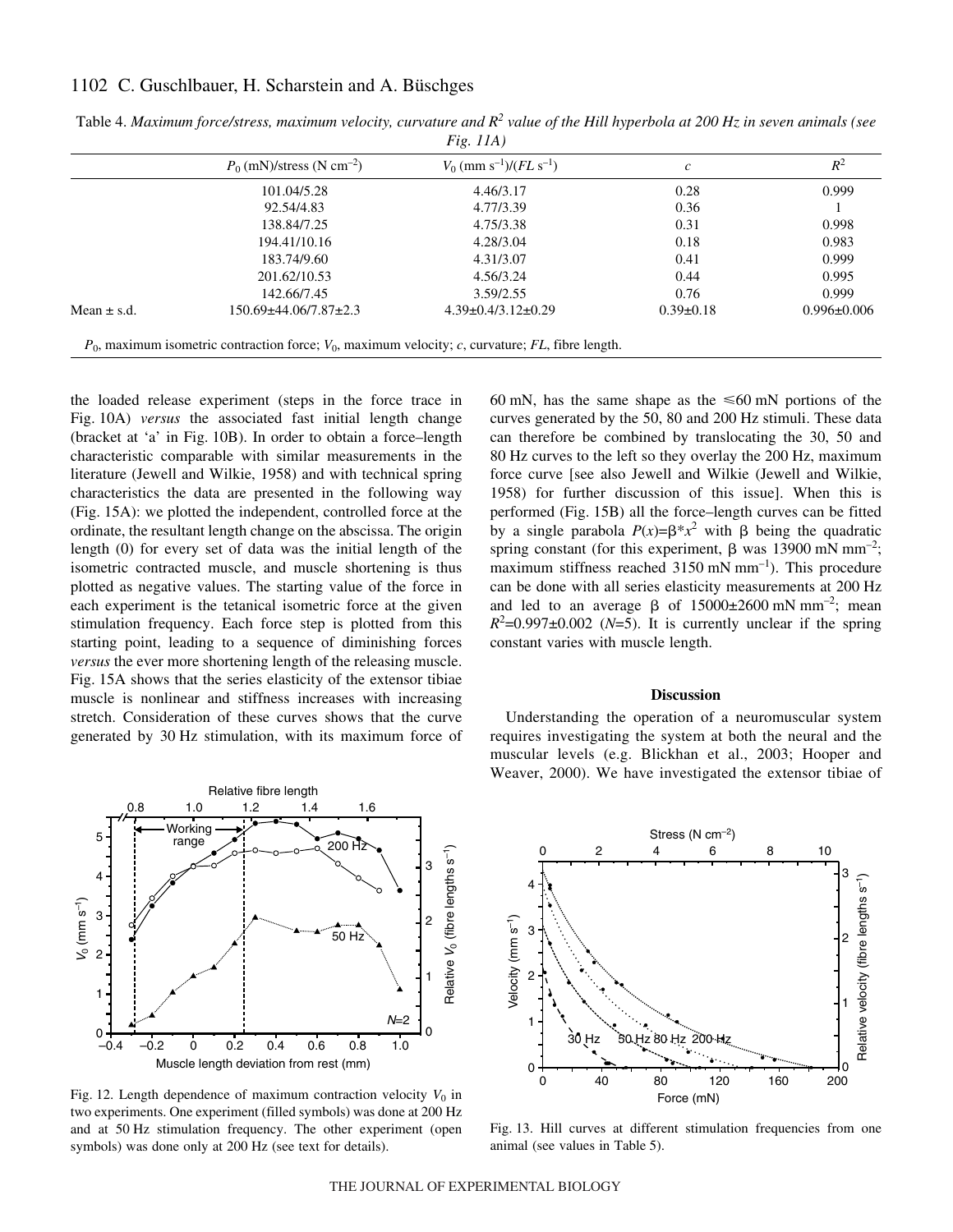| Frequency (Hz) | $P_0$ (mN)/ stress (N cm <sup>-2</sup> ) | $V_0$ (mm cm <sup>-1</sup> )/( $FL$ s <sup>-1</sup> ) |      |       |
|----------------|------------------------------------------|-------------------------------------------------------|------|-------|
| 30             | 52.82/2.76                               | 2.19/1.56                                             | 0.51 | 0.993 |
| 50             | 101.1/5.28                               | 3.11/2.21                                             | 0.5  | 0.997 |
| 80             | 134.97/7.05                              | 3.97/2.82                                             | 0.43 | 0.997 |
| 200            | 183.74/9.60                              | 4.31/3.07                                             | 0.41 | 0.999 |

Table 5. Maximum force/stress, maximum velocity, curvature and  $R^2$  value of the Hill hyperbola at different activation levels in a *single animal (see Fig. 13)* 

the stick insect middle leg in great detail, because (i) the extensor tibiae muscle is a fairly simply innervated leg muscle with only two excitatory and one inhibitory motoneurons (Bässler and Storrer, 1980), (ii) its pattern of muscle fibre innervation and muscle fibre composition has been studied thoroughly (Bässler et al., 1996), and (iii) the activation of the motoneurons during active leg movements is known to some extent (Bässler and Büschges, 1998; Büschges, 2005). For example, when walking on a double treadwheel in late stance and during the initial part of the swing phase, as well as during the execution of compensatory leg reflexes, excitatory and inhibitory extensor motoneurons are activated together with instantaneous frequencies of up to 200 Hz (Büschges et al., 1994; Kittmann et al., 1996; Schmitz and Hassfeld, 1989). We therefore decided to stimulate the nerve with sufficient strength to activate all motoneurons in order to generate motoneuron activity resembling to some extent at least what is present in the swing phase of the stepping cycle. Although separate stimulation of the individual excitatory motoneurons is not possible due to FETi, SETi and  $CI<sub>1</sub>$ sending their axons through the same leg nerve (Bässler and Storrer, 1980), the mode of motoneuron activation, present in walking, can be mimicked by electrical stimulation of all three motoneurons at the same time. The extensor–tibiae system thus provides the opportunity to examine motoneuron output and muscular properties in a functional context. We have presented here a fairly complete picture of the geometry of the femur–tibia joint and the biomechanical properties of the extensor tibiae muscle. We will now discuss these data in terms of insect leg joint function and compare this system to previously analysed muscle–joint systems.

#### *Geometry of the femur-tibia joint and tibial muscles*

We found that the length of the flexor and extensor muscles of all three legs may be regarded as proportional to femur length. The tibial muscles of the middle legs and hind legs are 90–95% of the femur length, while for the front legs the proportion is only  $73\%$  (Fig. 3, Table 1). The latter is due to a specialized very narrow femur base in the front legs, that allows them to be held rostrally over the animal's head with virtually no angle of deviation from the animal's longitudinal axis, and thus to mimic twigs (Marquardt, 1940; Bässler, 1983). Due to this specialization there are no tibial muscle fibres present in the proximal 25% of front leg femurs.

Both femoral muscles are typical pinnate insect muscles.

Due to this arrangement of the muscle fibres, their lengths are much shorter than muscle lengths (Fig. 3B). This almost parallel arrangement of many short muscle fibres, with one end attached at the inner cuticle and the other at the muscle tendon, markedly enhances the effective muscle cross-sectional area and the ability of the muscle (relative to muscle length) to generate force within a rigid, confined space (Full, 1997). For instance, the extensor tibiae muscle has an effective crosssectional area of about  $1.9~\text{mm}^2$ , while the inner lumen of the femur has a total cross-sectional area of only about  $0.52$  mm<sup>2</sup>. This issue is even more important because the femur contains two tibial muscles, both the extensor and the flexor tibiae.

The relation between extensor and flexor tibial muscle length and the actual FT-joint angle  $(\alpha)$ , follows approximately a cosine function (Fig. 4). Importantly, cosine fit of muscle length over joint angle (Fig. 4) for the flexor muscle must not be exact. If it were, the torque of the flexor would become zero at the fully extended position of  $\alpha=180^\circ$ , and the muscle therefore would be unable to move the tibia out of this position. Therefore, we must assume that the fitted cosine function does not properly describe the range of angles close to the endpoint at  $180^\circ$ . Close inspection of the curves presented in Fig. 4 reveals that the muscle length does not reach the extended position at  $\alpha$ =180° with a horizontal tangent, but rather that in this range of FT-joint angle the values still show a slope different from zero. It appears that the joint mechanics thereby avoid the problems of a mechanical dead point for the tibial muscles at extended joint angles. This also means that more detailed fits must be used to model joint geometry at maximum joint angles.

The flexor's moment arm being twice as long as the extensor's seems to be an adaptation to the flexor's longer fibres (see Fig. 3B) compared to those of the extensor (Fig. 5), leading to a similar relative length change of the muscle fibres during walking. This difference also has functional consequences: since the middle leg's flexor is mainly active during stance, a longer flexor moment arm would be an advantage for torque generation, whereas the extensor benefits from its shorter moment arm to manage fast movements during swing phase (Bässler and Büschges, 1998; Graham, 1985).

#### *Muscle forces*

All muscles exhibit dynamic forces against passive lengthening. The muscle's response to a step within the stretch

*Passive muscle force*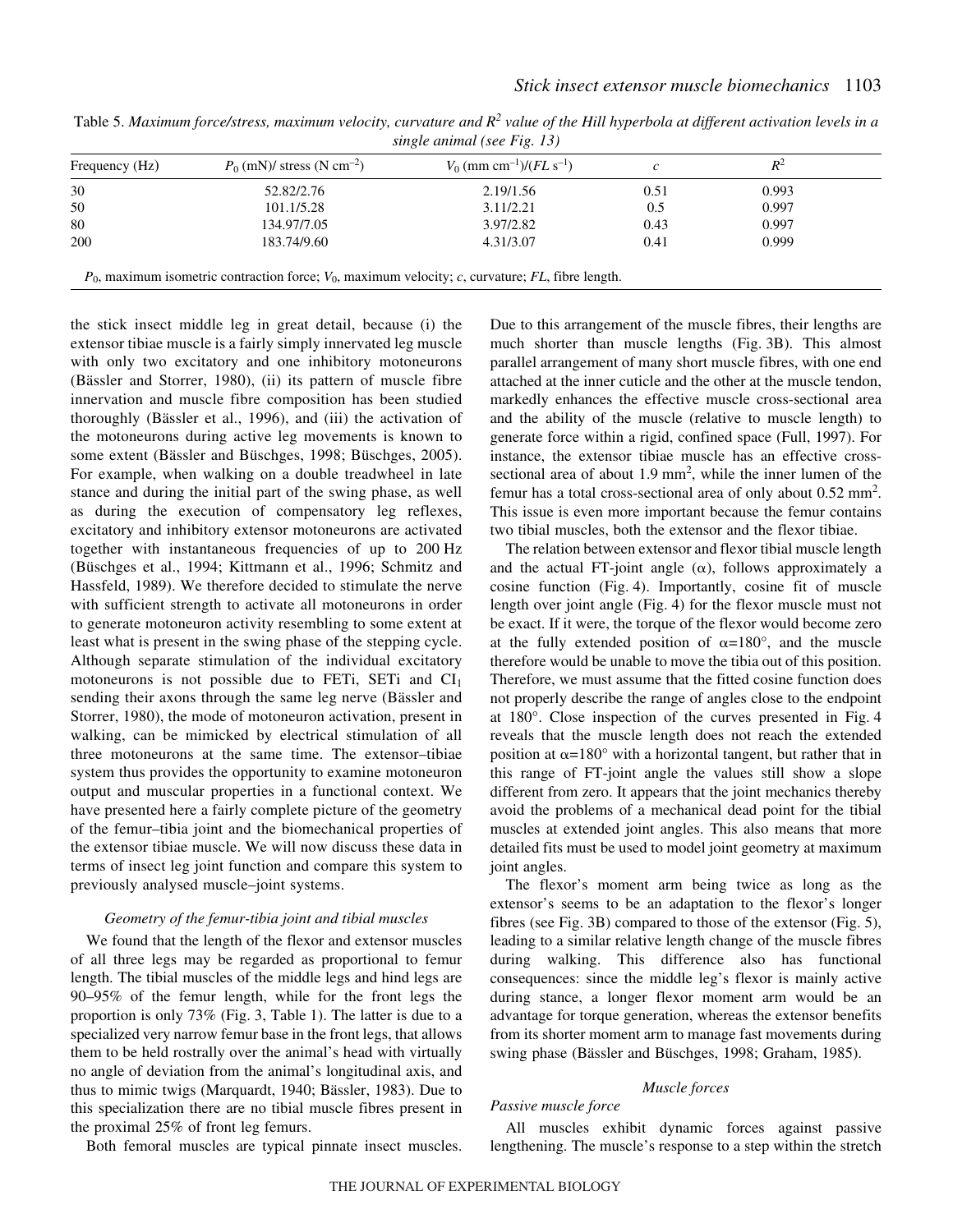



Fig. 14. Dependence of the parameters of the Hill curve on stimulation frequency. (A) Dependence of the isometric force  $P_0$  on stimulation frequency (*N*=11). (B) Dependence of maximum contraction velocity  $V_0$  on stimulation frequency ( $N=5$ ). In both A and B the data from each experiment were fitted by an exponential saturation function leading to the same mean 'frequency-constant' of about 60 Hz for both dependencies. The dotted lines show the shallowest and steepest fits and the bold lines show mean  $\pm$  s.d. Please note that the number for individual means can differ (in A,  $6 \le N \le 9$ ; in B,  $4 \le N \le 5$ ). (C) Coupling of maximum contraction velocity  $V_0$  with isometric force  $P_0$ under variation of stimulation frequencies (*N*=5). The values of each set of experiments are marked by connecting straight lines. For all individual experiments the data showed a significant correlation ( $P<0.03$ ). Note that the maximum values  $V_0$  and  $P_0$  at 200 Hz for each experiment roughly determine the overall slopes of the diagrams. See text for details.

range has a power function characteristic (Thorson and Biedermann-Thorson, 1974). This means that stress relaxation becomes slower but will never reach a constant equilibrium



Fig. 15. Nonlinear spring-characteristic of the series elasticity. (A) Fast length change in the loaded release experiment starting from different tetanical force levels; change in force over the resultant change in length. (B) Common parabola fit for all shifted curves in A. The respective starting values are marked by circles. See text for details.

(Malamud, 1989). This relaxation dynamic will be published elsewhere, so only a simplified description is provided here and we use the value of passive force after the rate of change, which was less than  $\sim 0.3$  mN min<sup>-1</sup>, as the static component. We show in the present work that the static portion of resting force in the extensor tibiae muscle increases almost exponentially with muscle length (Fig. 6). This systematic change in static resting tension is in good agreement with other muscles, e.g. the tergo-coxal flight muscle in *Schistocerca* (Malamud, 1989), the various extensors of the cockroach *Blaberus discoidalis* hind leg (Full and Ahn, 1995), as well as the feline hind limb muscle (Brown et al., 1999). However, comparison of the data presented here with those of other insect muscles shows that the resting tension of the extensor tibiae muscle is much weaker than in other systems. The maximum static resting force of the extensor tibiae is only about 20% of the active muscle force (maximum static resting tensions at 140% muscle length stay below 20 mN, whereas the muscle's maxium tetanical contraction force was as large as  $150-200$  mN), much lower than the values published (Malamud, 1989; Brown et al., 1999). The relative weakness of extensor muscle static resting force is even more striking when considered within the muscle's working range, where it does not exceed 5 mN. Of course, during walking it is not the static but the dynamic resistance to stretch that is likely of greatest functional importance. Fig. 5A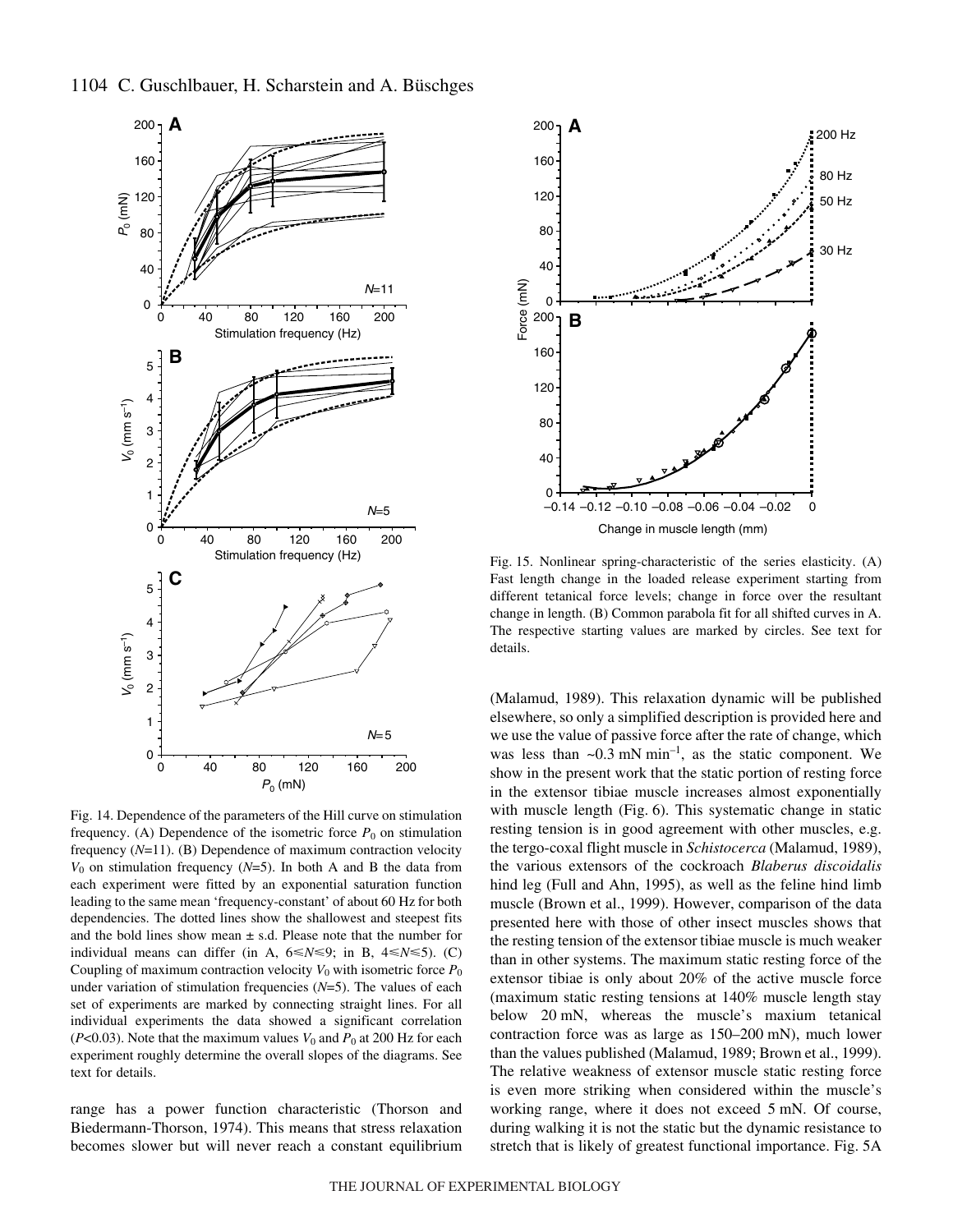shows that the dynamic force component can be as much as twice the static component. None the less, our data suggest that passive resistance to stretch forces is likely to be much smaller than active forces (i.e. from the muscle's antagonist) at the femur–tibia joint.

#### *Time course of single twitch and maximum tetanical forces*

Single stimulation of the three motoneurons that innervate the extensor tibiae muscle generates a single twitch contraction, whose amplitude and time course can be compared with those in other insect muscles. First, the maximum force of the single twitch is only a few percent (ca  $1\%$ – $10\%$ ) of the muscle's maximum force output (Table 3). This clearly differs from *Schistocerca* flight muscle Tcx<sub>2</sub> [in which single twitch amplitude is about 60% of maximum force (Malamud and Josephson, 1991)] and cockroach leg extensor muscle 177c (27%), whereas another leg extensor muscle 179 of the same animal (both 2%) lies within the range of our results (Ahn and Full, 2002).

The time course of the single twitch contraction (Fig.  $7A$ ) is much slower than that of the flight muscle from *Schistocerca* (Malamud and Josephson, 1991) and the flight muscles of *Manduca* (Stephenson and Josephson, 1990). The values for the extensors of the cockroach (Ahn and Full, 2002) and the front and middle leg extensors of the locust (Burns and Usherwood, 1978) are very similar to ours. Although the maximum tetanical force of the extensor tibiae is unexpectedly high (ranging from 80–200 mN), the normalized stress values  $(4.2-10.5 \text{ N cm}^{-2})$  are in the lower range of other insect muscles, much lower than e.g. the values for  $Tcx_2$  (36 N cm<sup>-2</sup>) of the locust or the leg muscles of the cockroach (25 and  $47$  N cm<sup>-2</sup>) (Ahn and Full, 2002). Tettigoniid wing muscles  $[4–15 N cm<sup>-2</sup>$  (Josephson, 1993)] lie within the range of our results.

Comparing our values with the middle and front leg extensors of the locust (Burns and Usherwood, 1978) reveals, surprisingly, that the absolute maximum force values of this 'normal' walking leg at 30–35 mN are much below the values for the stick insect. Unfortunately, we could not find published values for the effective cross-sectional areas of these muscles, so we cannot compare the values for maximum stress. Taken together, our results on the stick insect extensor muscle appear to be in good agreement with the expected requirements of a leg muscle in a slow walking and climbing insect: muscle forces reaching relatively high maximum values can be controlled by a broad range of motoneuron frequencies. The variability of muscle forces between different animals is discussed below.

#### *Force–length characteristics*

Due to the short length of pinnate muscle fibres, large length changes occur during contraction and relaxation. Therefore, it is particularly important to know the influence of fibre length on force in these muscles (cf. Gordon et al., 1966). Our data show that the extensor tibiae muscle shows a typical ascendingplateau-descending force *versus* muscle length relationship, that the muscle's working range lies on the ascending limb of this curve, and that considerable animal-to-animal variability exists with respect to the length and activation dependence of force production (Fig. 9, Table 3). A striking observation was the large change in force produced throughout the muscle working range, which sometimes showed a fourfold change in force as FT-joint angle changed from 30 to 180°, but generally resulted in a twofold change. An additional important point is that the muscle's maximum contraction force was normally generated in the upper third of its working range, thus the muscle was not generally exposed to any possible instabilities resulting from working with a non-monotonic force–length characteristic.

The dependence of maximum contraction force on fibre length at different activation levels is known from other muscles, for example feline SOL (Rack and Westbury, 1969), amphibian muscles (Stephenson and Wendt, 1984), and feline CF muscle (Brown et al., 1999). Two possible mechanisms have been proposed for this fact: length-dependent  $Ca^{2+}$ -release and length-dependent change of cross bridge attachment/ detachment rate (Brown and Loeb, 1999). For the stick insect extensor tibiae, this particular muscle property is variable and does not correlate with the variation in maximum contraction force. Comparable insect muscle data are not known to us.

## *Dynamics of muscle contraction: loaded release and the Hill hyperbola*

To evaluate the dependence of isotonic contraction velocity on load (Hill curve), we conducted a series of loaded release experiments (Fig. 10). Immediately after the transition from isometric to isotonic recording in these experiments contraction oscillations occurred (Fig. 10B). Such oscillations have been reported previously (Jewell and Wilkie, 1958; Edman, 1988; Edman and Curtin, 2001; Siebert et al., 2003) and may reflect the fast dynamic properties of the contractile mechanism under fast length change. After these oscillations we can measure the initial contraction velocity, which declines rather rapidly to zero (Fig. 10A). This is the result of the short fibre length and of the force–length characteristics of this muscle: by contracting, the muscle moves to a shorter length with reduced maximum force, which results in a reduced contraction velocity. The contraction stops when the maximum isometric force is equal to the load set in the experiment (see the different length traces in Fig. 10A). Furthermore contraction velocity is influenced directly by muscle length (see below).

The force–velocity curves derived from these data show the well-known hyperbolic shape of the Hill curve (Fig. 11A, Table 4). The maximum isometric contraction forces varied between 80 mN and 200 mN. The range of maximum contraction velocities was much narrower,  $3.5-4.75$  mm s<sup>-1</sup>. Normalising the force to the effective cross-sectional area of 1.91 mm<sup>2</sup> resulted in tensions of 4.2–10.5 N cm<sup>-2</sup>. Normalising contraction velocity to fibre length ( $FL=1.41$  mm) gave relative contraction velocities ranging from 2.5 to 3.4 *FL* s<sup>-1</sup>. Similar to the passive and active tension values reported earlier, these relative velocity values are located at the lower end of the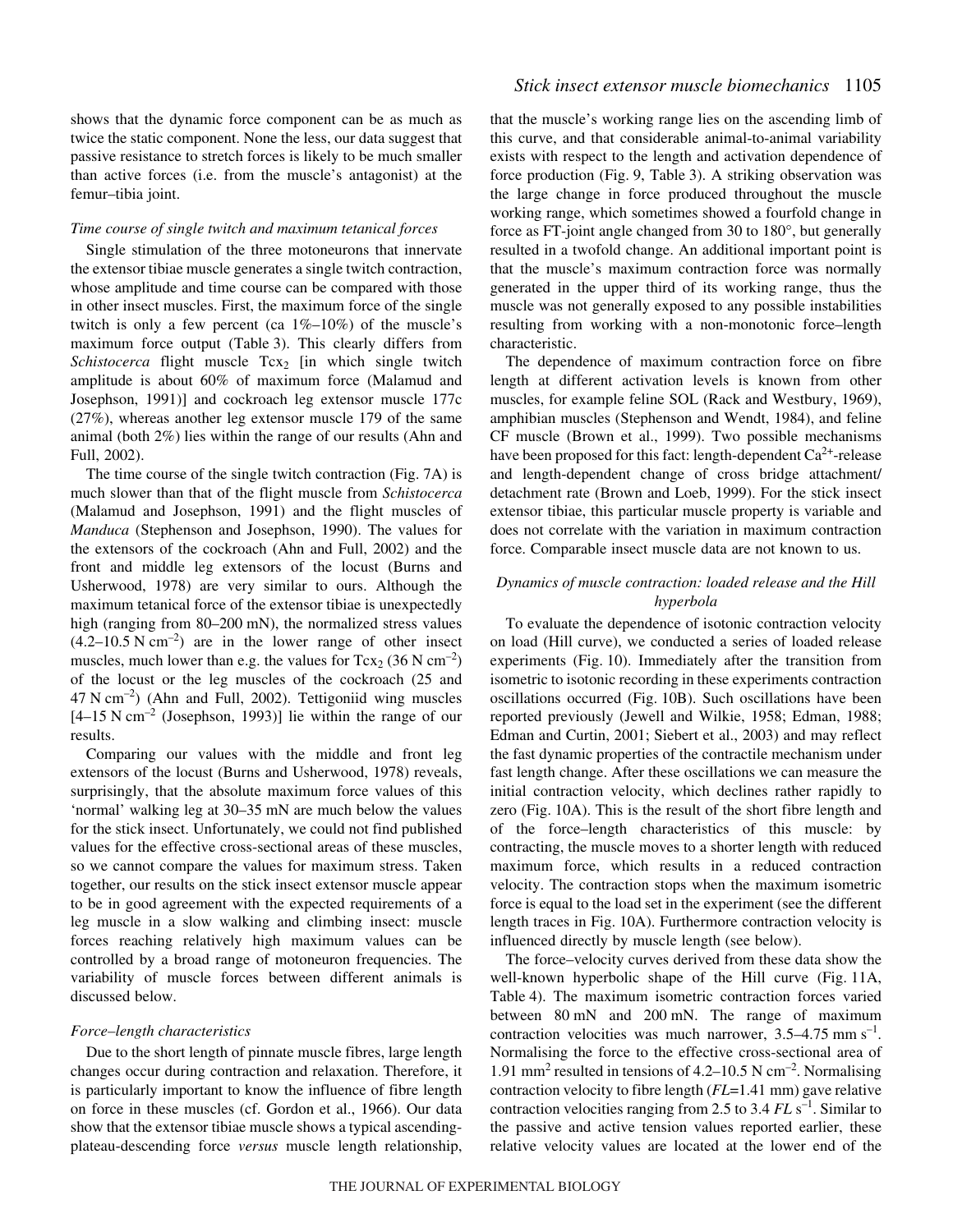spectrum of data known for different muscles, again indicating that stick insect leg muscles are adapted to generate slow movements.

The Hill curve deviates from a hyperbola when contraction velocity is very small and muscle force is close to maximal (Edman et al., 1976; Edman et al., 1978). In our data as well (Fig. 11B), above force values of  $0.65P_0$ , the corresponding velocity values are markedly lower than those predicted by the hyperbolic fit. Altering the loaded release experiment to include negative contraction velocities (stretch) showed that these data cross zero with a slope near zero, which corresponds with Edman et al.'s findings for single muscle fibres (Edman et al., 1976; Edman et al., 1978). Edman explains the deviations in the high force region as a reduced contraction velocity. In contrast to this interpretation, we think that this deviation may result from an intrinsic Coulomb-friction in the muscle fibres. This would result in a reduced active contraction force and would produce the sigmoid zero crossing of the Hill curve when changing the direction of movement. This intrinsic friction would lead to high passive forces that would need to be overcome before movement could occur, when the tibia load changes, as for instance, at the transition from swing to stance in walking (Büschges et al., 1994; Fischer et al., 2001) or searching (Karg et al., 1991; Bässler, 1993).

# *Dynamics of muscle contraction: length dependence of contraction velocity*

While the length dependence of contraction force was a direct indication for the sliding filament hypothesis (Gordon et al., 1966), the question of whether the contraction velocity also depends upon fibre length is not as straightforward. White treated the contraction velocity according to Gordon et al. (Gordon et al., 1966) as being independent of fibre length and coined the 'tug-of-war-concept': '*The tension such a team can exert is proportional to the number of members in that team, but if the rope between two teams is cut, then the maximum rate at which the team can move is the speed with which any individual member can run*' [(White, 1977), p. 46]. However, in doing so, White cited Gordon et al. incompletely: Gordon et al. stated for long fibre lengths beyond the resting length that *V*<sup>0</sup> changes only little (15%) with length, while isometric force *P*<sup>0</sup> declines from 100% to 40% (Gordon et al., 1966). Our data presented in Fig. 12 show a similar broad plateau, much broader than the narrow maximum of the force–length curves (Figs·8 and 9). But Gordon et al. show explicitly that for shorter fibre lengths the maximum contraction velocity  $V_0$  decreases linearly with fibre length, in agreement with our findings depicted in Fig. 12. This has also been shown in other publications, e.g. Abbot and Wilkie (Abbot and Wilkie, 1953). Edman finds a similar result for short fibre lengths (Edman, 1979), but an increased  $V_0$  in the range of long fibres, presumably caused by the increased resting tension of the fibres. Although it was not possible, with our experimental design, to measure the contraction velocity without any load, we tried to keep the residual load as small as possible. The residual load at 200 Hz accounts for  $1\%$  (filled circles) and  $3\%$  (open circles) of the maximum contraction force  $P_0$  (the values of the rest load are not shown). Under these conditions, the contraction velocity decreases to 50% at short fibre lengths, whereby the relative load increases to 1.6% (5%) because of the decreasing maximum contraction force. Since this minor rise in the relative load is negligible, we can be sure that the shown length dependence is real.

The 50 Hz curve shows that an increase in relative load can indeed falsify the length dependence: here, the relative portion increases from 2% to 80% of the maximum contraction force. The contraction velocity falls back to almost zero, because the strongly reduced contraction force at this length has almost reached the force value of the residual load.

## *Variability of muscle forces and of the force–length dependence*

The muscle forces measured show variation (Figs 8, 11A, Table 4). Maximum tetanical force at 200 Hz has a relative s.d. of  $\pm 29.8\%$ , while the variability for lower stimulation frequencies, and especially for the single twitch force, is much higher. The range of maximum contraction velocities is rather narrow with (relative s.d.  $\pm 9.1\%$ ). Unfortunately we did not systematically record body size and mass, so we could not look for size-correlated influences. Examination of ten animals of the same body size and mass as those chosen for the experiments confirmed that size is unlikely to be a possible source of this variability: mean body length was  $L=77.1\pm2.28$  mm, mean body mass  $M_b=940\pm70$  mg, much less variation than one would expect for such a high variability of force. A systematic preparation error that might lead to a stronger variation in activation is also rather unlikely because (1) variation is higher for contraction forces and is lower for contraction velocities, and (2) this variation can be found in different sets of experiments (force–length characteristics, maximum contraction force depending on activation, force–velocity characteristics at 200 Hz) and its magnitude between the different sets is very comparable (see Tables 3 and 4, mean  $\pm$  s.d. in Fig. 14). We therefore consider this variation to be a property of the extensor tibiae, and whether it applies to other stick insect muscles needs to be examined. Even more important is the fact that other insect leg muscles show considerable variability in contraction force, for example the extensor 117c in *Blaberus discoidalis* (Ahn and Full, 2002) or the pro- and mesothoracic extensor tibiae in *Schistocerca gregaria* (Burns and Usherwood, 1978). The relative standard deviations of force in the cockroach are  $\pm 38\%$  at twitch,  $\pm 31\%$ at tetanus, and in the locust,  $\pm 30\%$  at twitch in response to prothoracic and ±48% in response to mesothoracic FETi stimulation. These values are in a similar range to ours  $(\pm 72.3\%)$ at twitch,  $\pm$ 47.9% at 50 Hz stimulation and  $\pm$ 29.8% at 200 Hz stimulation).

## *Dynamics of muscle contraction: control of activation and series elasticity of the activated muscle*

We investigated the dependence of the extensor tibiae Hill curves across a range of stimulation frequencies that covered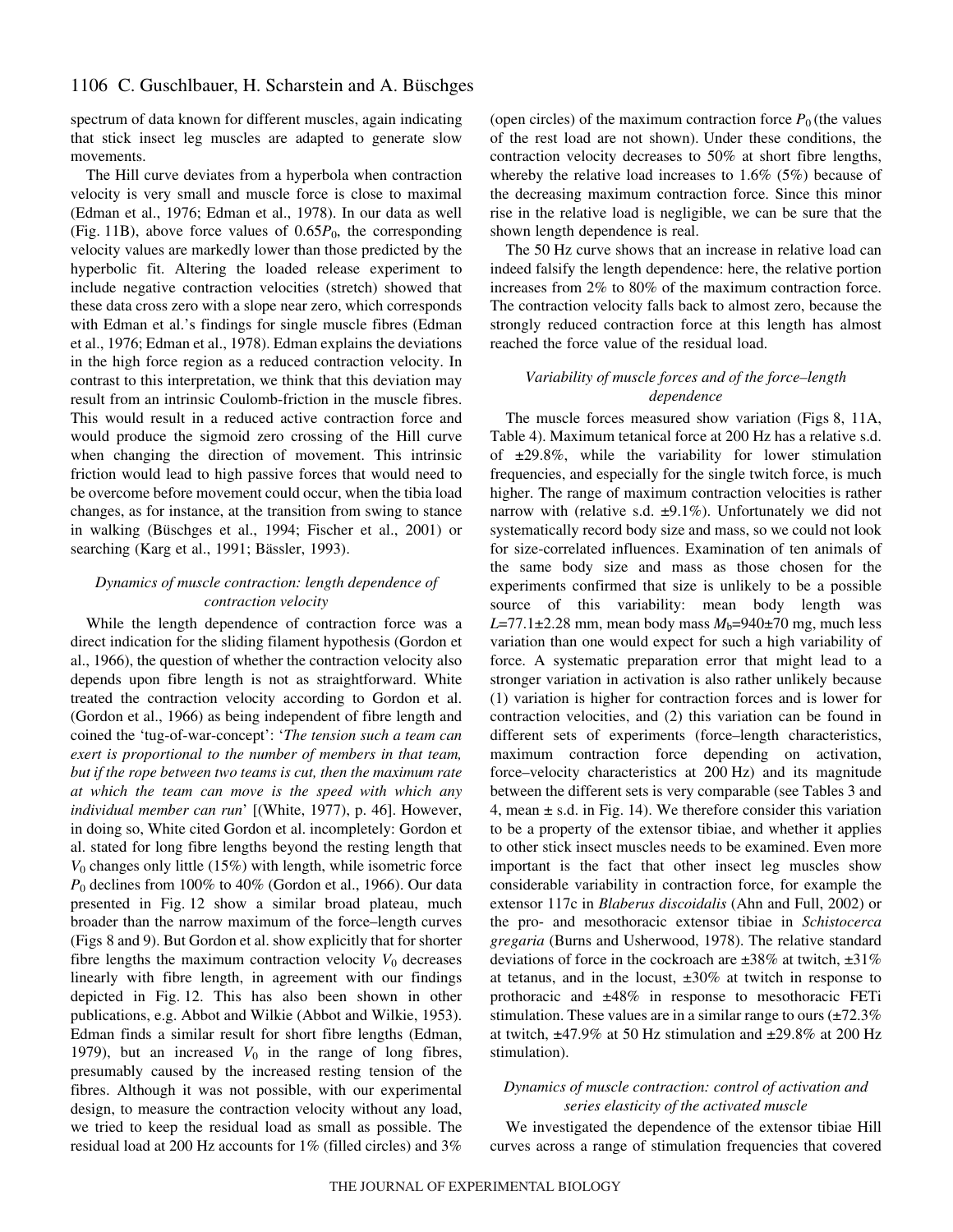the physiological firing range  $(30–200~\text{Hz})$  of the extensor motoneurons (Fig. 13). Both the maximum contraction force  $P_0$ and the maximum contraction velocity  $V_0$  greatly increased with frequencies up to around 60 Hz, and then began to level off, achieving near maximum values at frequency values beyond 100 Hz (Fig. 14A,B). Both data sets were well fit with equations of the form  $P=P_{0max}*(1-e^{(-f/f0)})$  and  $V=V_{0\text{max}}*(1-e^{(-f/f0)})$ , in which the mean 'frequency constants'  $f_0$  were identical.  $f_0$  may reflect the time constant of a process common to both force production and contraction velocity such as  $Ca<sup>2+</sup>$ -summation. Consistent with this common dependence,  $V_0$  and  $P_0$  were linearly correlated with each other in single preparations, although some animal-to-animal variability was present (Fig. 14C). In summary, these data suggest that for the control of force and contraction velocity of the extensor tibiae, changes in motoneuron firing are most effective below 80 Hz. We only measured the frequency-dependence of  $V_0$  and  $P_0$  and did not assess the length dependence of this curve, as has been done by others (Brown et al., 1999), or consider how maximum contraction velocity could be assessed using much higher stimulation frequencies [up to 400 Hz (De Haan, 1998)]. Similar to the parallel length dependence of  $V_0$  and  $P_0$  at shorter fibre lengths, our results show that for this muscle there is also a more or less parallel influence of excitation on  $V_0$  and  $P_0$ (Figs·13 and 14). Experiments where the force–velocity curves of *Schistocerca* flight muscles were measured at different times during a twitch provided similar results: both  $V_0$  and  $P_0$ changed similarly with excitation (Malamud and Josephson, 1991).

We evaluated the series elasticity of the extensor tibiae muscle by measuring the initial fast length change of the muscle upon switching to isotonic recording conditions (e.g. Fig. 15). The series elasticity was non-linear, with a quadratic force–length characteristic. The spring properties of the frog (*Rana temporaria*) sartorius were measured and fit the individual measurements with a composite curve with an exponential slope at low forces and an almost linear shape at higher forces (Wilkie, 1956; Jewell and Wilkie, 1958). In contrast to these data with a finite slope at low values, our curves reach the zero point with horizontal slope.

We have presented here data characterising the geometry of the femur–tibia joint and its muscles, force–length and force–velocity relationships of the extensor tibiae muscle, and frequency dependence of the muscle parameters. These data show that the extensor tibia muscles are weaker and slower than many comparable insect muscles, and are sufficient to begin modelling this muscle's activity. However, more complete understanding of its role in behaviour requires further experiments using physiological stimulation regimes (Hooper et al., 2006; Hooper et al., 2007) to investigate the interaction of muscle activation and the properties of the Hill hyperbola at high forces, and to consider the finding that contraction velocity depends on fibre length. Finally, one further important aspect still needing analysis is the influence of the release properties of the extensor muscle under counter-activation of the antagonist, i.e. the flexor tibiae.

We thank Drs V. Dürr, Ö. Ekeberg, R. J. Full, S. L. Hooper and K. G. Pearson for their valuable comments in the course of the work. We are grateful to U. Bässler, R. Blickhan, S. L. Hooper and two anonymous referees for their comments on the manuscript and thank S. Meyen-Southard for her help in editing the paper. The work was supported by DFG-grant Bu857/8, a grant from the Institute for Advanced Study in Berlin, the Boehringer-Ingelheim-Foundation and a travel grant from the province NRW.

#### **References**

- **Abbot, B. C. and Wilkie, D. R.** (1953). The relation between velocity of shortening and the tension-length curve of skeletal muscle. *J. Physiol.* **120**, 214-223.
- **Ahn, A. N. and Full, R. J.** (2002). A motor and a brake: two leg extensor muscles acting at the same joint manage energy differently in a running insect. *J. Exp. Biol.* **205**, 379-389.
- **Ballantyne, D. and Rathmayer, W.** (1981). On the function of the common inhibitory neurone in the walking legs of the crab, *Eriphia spinifrons*. *J. Comp. Physiol*. **143**, 111-122.
- **Bässler, U.** (1967). Zur Regelung der Stellung des Femur-Tibia-Gelenkes bei der Stabheuschrecke *Carausius morosus* in der Ruhe und im Lauf. *Kybernetik* **4**, 18-26.
- **Bässler, U.** (1983). *Neural Basis of Elementary Behavior in Stick Insects*. Berlin, Heidelberg, New York: Springer.
- **Bässler, U.** (1993). The femur-tibia control system of stick insects a model system for the study of the neural basis of joint control. *Brain Res. Rev.* **18**, 207-226.
- **Bässler, U. and Büschges, A.** (1998). Pattern generation for stick insect walking movements – multisensory control of a locomotor program. *Brain Res. Rev.* **27**, 65-88.
- **Bässler, U. and Stein, W.** (1996). Contributions of structure and innervation pattern of the stick insect extensor tibiae muscle to the filter characteristics of the muscle–joint system. *J. Exp. Biol.* **199**, 2185-2198.
- **Bässler, U. and Storrer, J.** (1980). The neural basis of the femur-tibia-controlsystem in the stick insect *Carausius morosus*. I. Motoneurons of the extensor tibiae muscle. *Biol. Cybern*. **38**, 107-114.
- **Bässler, D., Büschges, A., Meditz, S. and Bässler, U.** (1996). Correlation between muscle structure and filter characteristics of the muscle–joint system in three orthopteran insect species*. J. Exp. Biol.* **199**, 2169-2183.
- **Blickhan, R., Wagner, H. and Seyfarth, A.** (2003). Brain or muscles. In *Recent Research Developments in Biomechanics.* Vol. 1 (ed. S. G. Pandalai), pp. 215-245. India: Transworld Research Network, Thiru-anantha-puram (Trivandrum).
- **Brezina, V. and Weiss, K. R.** (2000). The neuromuscular transform constrains the production of functional rhythmic behaviors. *J. Neurophysiol.* **83**, 232- 259.
- **Brezina, V., Orekhova, I. V. and Weiss, K. R.** (2000). The neuromuscular transform: the dynamic, nonlinear link between motor neuron firing patterns and muscle contraction in rhythmic behaviors. *J. Neurophysiol*. **83**, 207-231.
- **Brown, I. E. and Loeb, G. E.** (1999). Measured and modeled properties of mammalian skeletal muscle. I. The effects of post-activation potentiation on the time-course and velocity dependencies of force production. *J. Muscle Res. Cell Motil.* **20**, 443-456.
- **Brown, I. E., Cheng, E. J. and Loeb, G. E.** (1999). Measured and modeled properties of mammalian skeletal muscle. II. The effects of stimulus frequency on force-length and force-velocity relationships. *J. Muscle Res. Cell Motil.* **20**, 627-643.
- **Burns, M. D. and Usherwood, P. N. R.** (1978). Mechanical properties of locust extensor tibiae muscles. *Comp. Biochem. Physiol.* **61A**, 85-95.
- **Büschges, A.** (1995). Role of local nonspiking interneurons in the generation of rhythmic motor activity in the stick insect. *J. Neurobiol.* **27**, 488-512.
- **Büschges, A.** (2005). Sensory control and organization of neural networks mediating coordination of multisegmental organs for locomotion. *J. Neurophysiol*. **93**, 1127-1135.
- **Büschges, A., Kittmann, R. and Schmitz, J.** (1994). Identified nonspiking interneurons in leg reflexes and during walking in the stick insect. *J. Comp. Physiol. A* **174**, 685-700.

**Büschges, A., Ludwar, B. C., Bucher, D., Schmidt, J. and DiCaprio, R.**